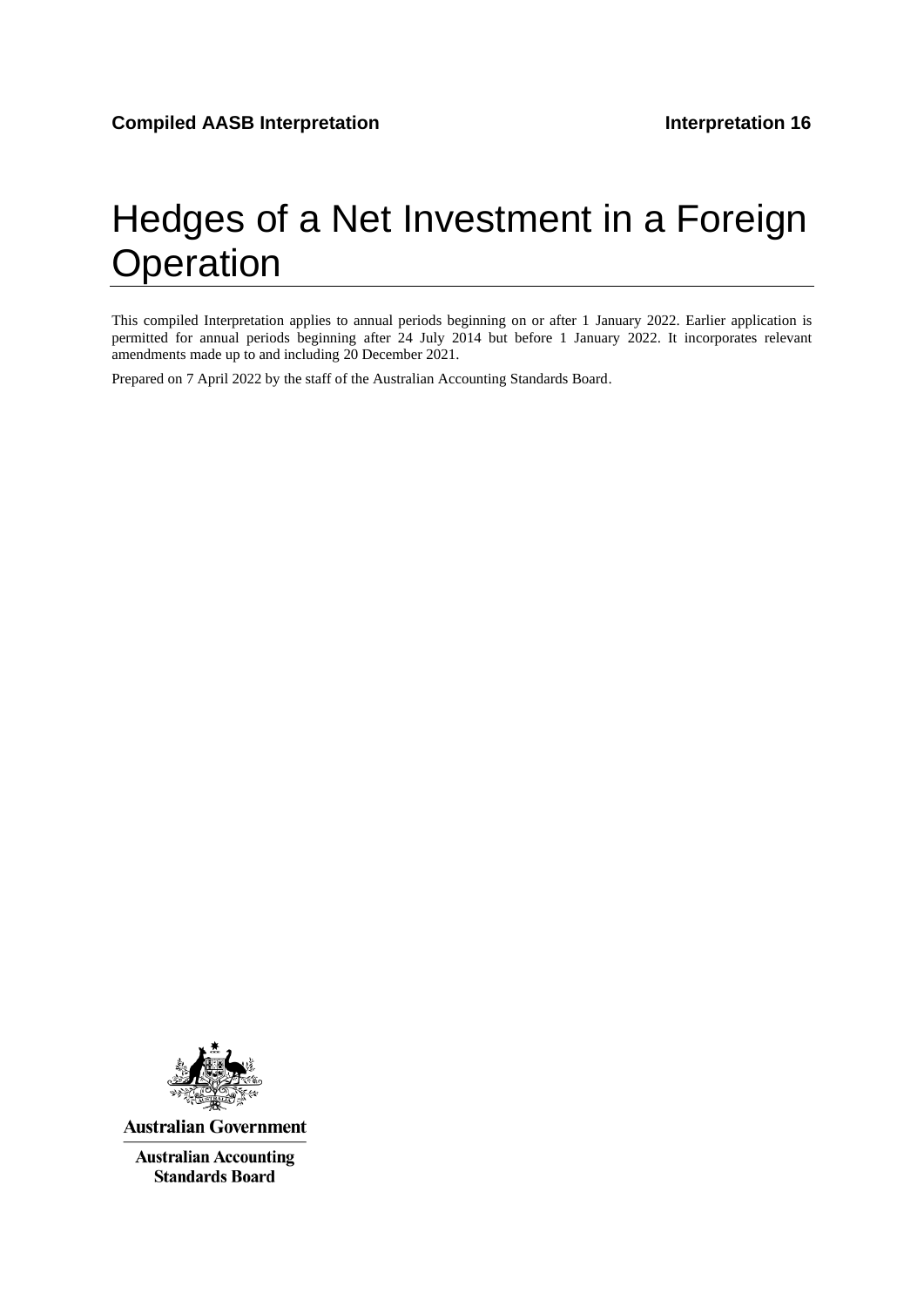# **Obtaining copies of Interpretations**

Compiled versions of Interpretations, original Interpretations and amending Standards (see Compilation Details) are available on the AASB website: www.aasb.gov.au.

Australian Accounting Standards Board PO Box 204 Collins Street West Victoria 8007 AUSTRALIA

Phone:  $(03)$  9617 7600<br>E-mail: standard@aasb. standard@aasb.gov.au Website: www.aasb.gov.au

### **Other enquiries**

| Phone:  | $(03)$ 9617 7600     |
|---------|----------------------|
| E-mail: | standard@aasb.gov.au |

#### COPYRIGHT

#### © Commonwealth of Australia 2022

This compiled AASB Interpretation contains IFRS Foundation copyright material. Reproduction within Australia in unaltered form (retaining this notice) is permitted for personal and non-commercial use subject to the inclusion of an acknowledgment of the source. Requests and enquiries concerning reproduction and rights for commercial purposes within Australia should be addressed to The National Director, Australian Accounting Standards Board, PO Box 204, Collins Street West, Victoria 8007.

All existing rights in this material are reserved outside Australia. Reproduction outside Australia in unaltered form (retaining this notice) is permitted for personal and non-commercial use only. Further information and requests for authorisation to reproduce for commercial purposes outside Australia should be addressed to the IFRS Foundation at www.ifrs.org.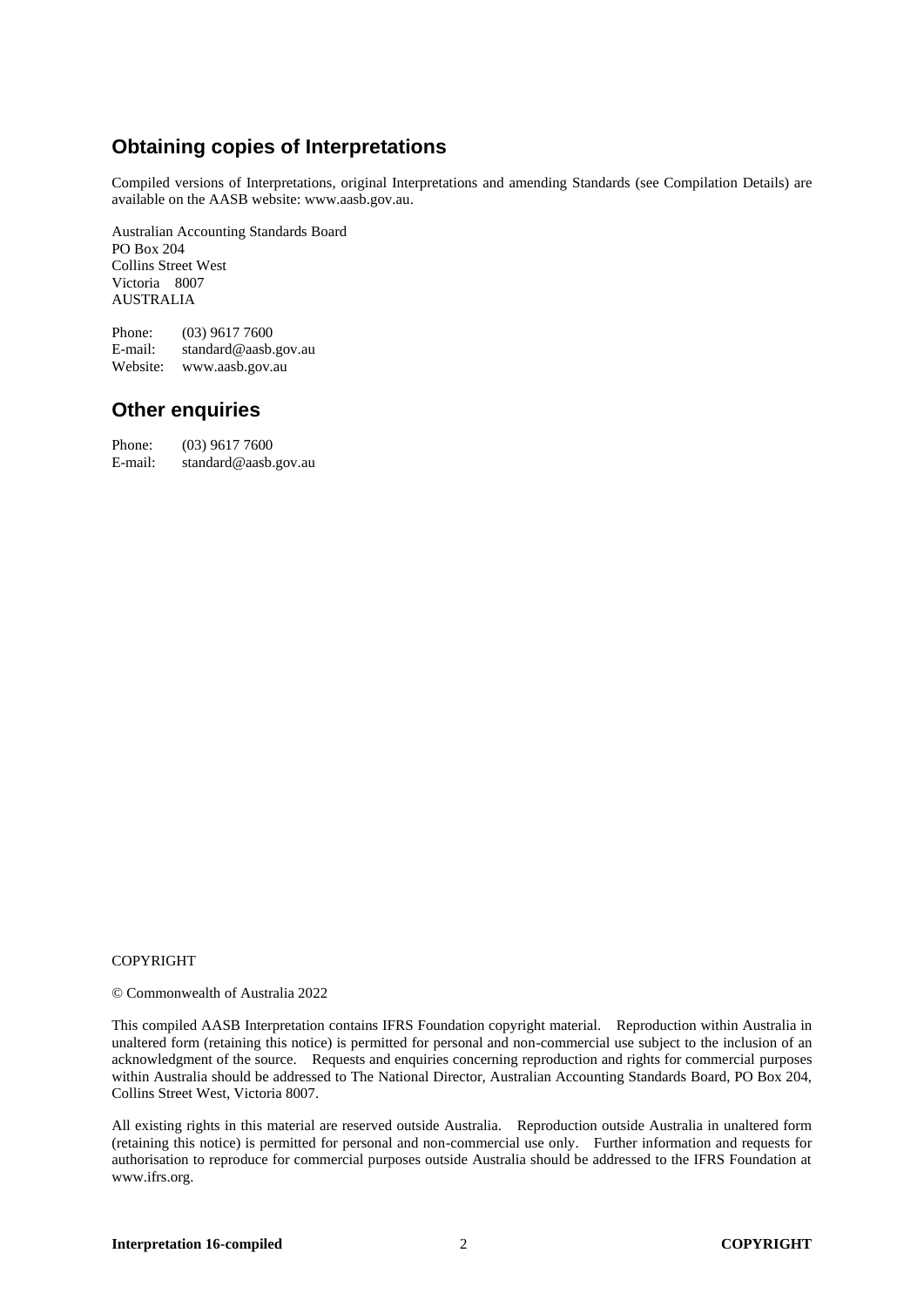### **Contents**

#### COMPARISON WITH IFRIC 16

#### **AASB INTERPRETATION 16** *HEDGES OF A NET INVESTMENT IN A FOREIGN OPERATION*

*from paragraph*

| <b>REFERENCES</b>                                                                                             |                |
|---------------------------------------------------------------------------------------------------------------|----------------|
| <b>BACKGROUND</b>                                                                                             | AusCF1         |
| <b>SCOPE</b>                                                                                                  | 7              |
| <b>ISSUES</b>                                                                                                 | 9              |
| <b>CONSENSUS</b>                                                                                              |                |
| Nature of the hedged risk and amount of the hedged item for which a hedging relationship may<br>be designated | 10             |
| Where the hedging instrument can be held                                                                      | 14             |
| Disposal of a hedged foreign operation                                                                        | 16             |
| <b>EFFECTIVE DATE</b>                                                                                         | <b>Aus18.1</b> |
| <b>TRANSITION</b>                                                                                             | 19             |
| WITHDRAWAL OF AASB PRONOUNCEMENTS                                                                             | <b>Aus19.2</b> |
| <b>APPENDIX</b>                                                                                               |                |
| <b>Application guidance</b>                                                                                   |                |
| <b>ILLUSTRATIVE EXAMPLE</b>                                                                                   |                |
| <b>COMPILATION DETAILS</b>                                                                                    |                |
| <b>BASIS FOR CONCLUSIONS ON IFRIC 16</b>                                                                      |                |
| <b>DELETED IFRIC 16 TEXT</b>                                                                                  |                |

AASB Interpretation 16 *Hedges of a Net Investment in a Foreign Operation* (as amended) is set out in paragraphs AusCF1 – Aus19.2 and the Appendix. Interpretations are listed in Australian Accounting Standard AASB 1048 *Interpretation of Standards* and AASB 1057 *Application of Australian Accounting Standards* sets out their application. In the absence of explicit guidance, AASB 108 *Accounting Policies, Changes in Accounting Estimates and Errors* provides a basis for selecting and applying accounting policies.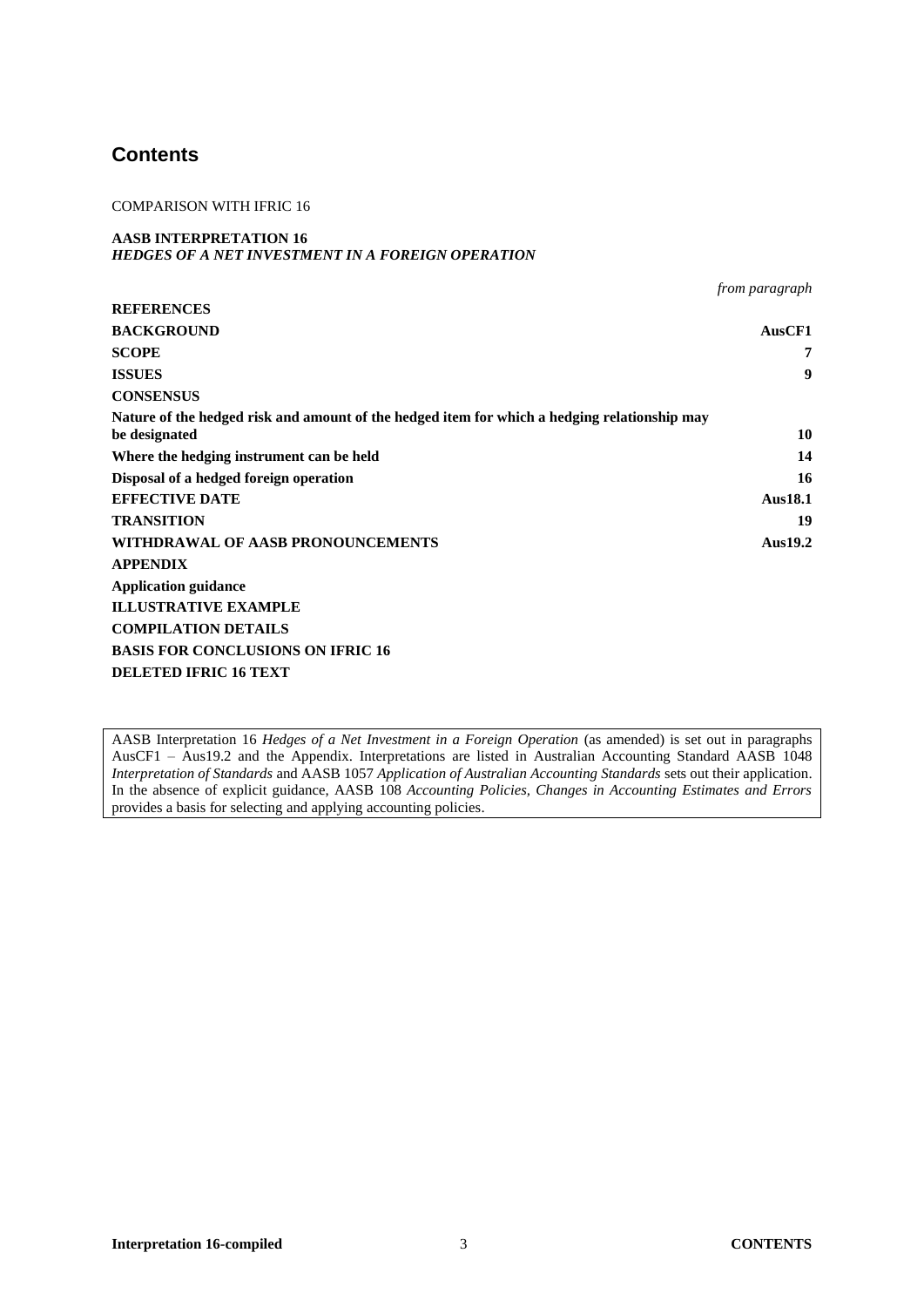# **Comparison with IFRIC 16**

AASB Interpretation 16 *Hedges of a Net Investment in a Foreign Operation* as amended incorporates Interpretation IFRIC 16 *Hedges of a Net Investment in a Foreign Operation* as issued and amended by the International Accounting Standards Board (IASB). Australian-specific paragraphs (which are not included in IFRIC 16) are identified with the prefix "Aus". Paragraphs that apply only to not-for-profit entities begin by identifying their limited applicability.

### **Tier 1**

For-profit entities complying with AASB Interpretation 16 also comply with IFRIC 16.

Not-for-profit entities' compliance with IFRIC 16 will depend on whether any "Aus" paragraphs that specifically apply to not-for-profit entities provide additional guidance or contain applicable requirements that are inconsistent with IFRIC 16.

### **Tier 2**

Entities preparing general purpose financial statements under Australian Accounting Standards – Simplified Disclosures (Tier 2) will not be in compliance with IFRS Standards.

AASB 1053 *Application of Tiers of Australian Accounting Standards* explains the two tiers of reporting requirements.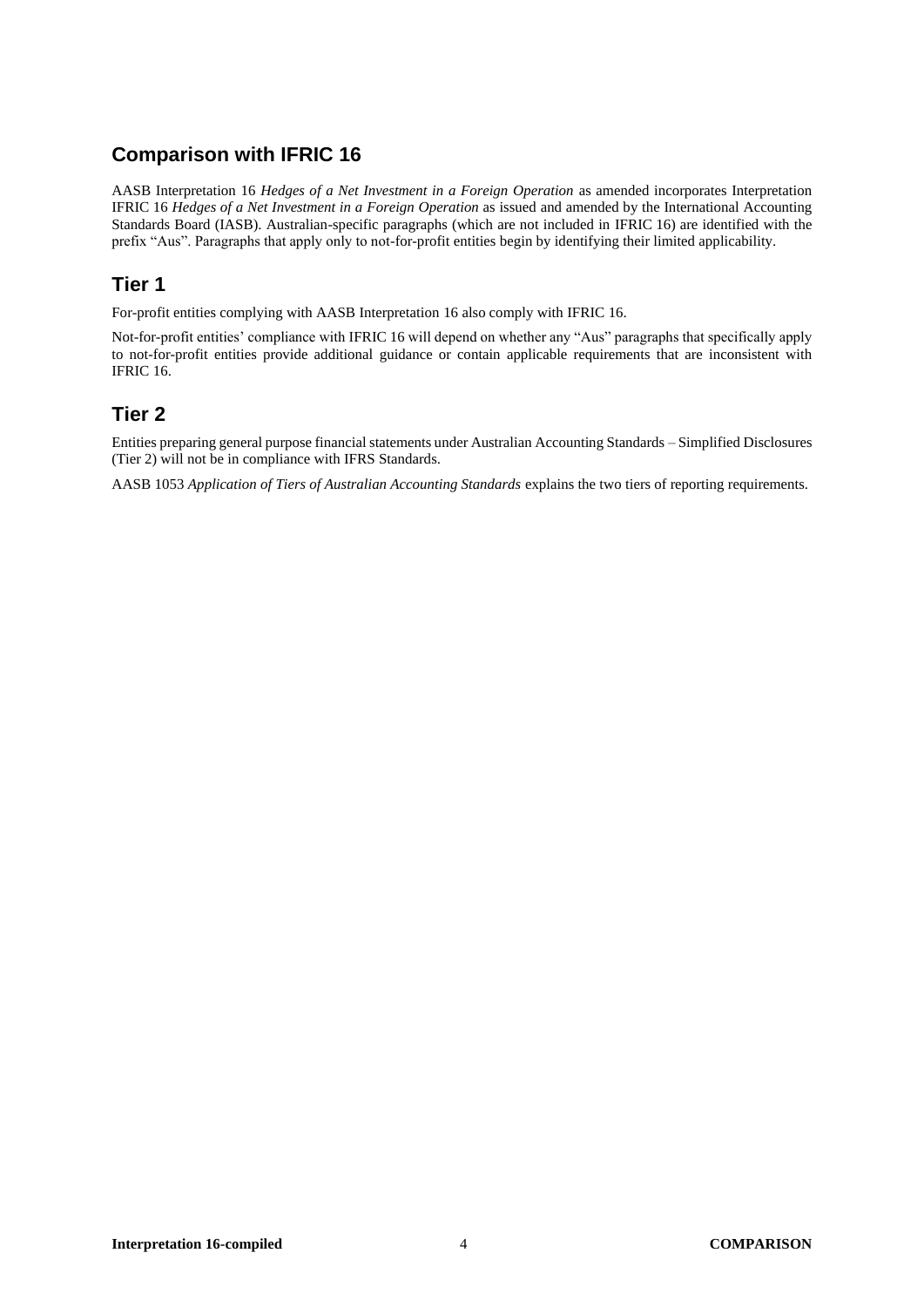### **AASB Interpretation 16**

Interpretation 16 was issued in August 2015.

This compiled version of Interpretation 16 applies to annual periods beginning on or after 1 January 2022. It incorporates relevant amendments contained in other AASB pronouncements up to and including 20 December 2021 (see Compilation Details).

# **AASB Interpretation 16** *Hedges of a Net Investment in a Foreign Operation*

### **References**

- AASB 9 *Financial Instruments*
- AASB 108 *Accounting Policies, Changes in Accounting Estimates and Errors*
- AASB 121 *The Effects of Changes in Foreign Exchange Rates*

# **Background**

AusCF1 AusCF entities are:

- (a) not-for-profit entities; and
- (b) for-profit entities that are not applying the *Conceptual Framework for Financial Reporting* (as identified in AASB 1048 *Interpretation of Standards*).

For AusCF entities, the term 'reporting entity' is defined in AASB 1057 *Application of Australian Accounting Standards* and Statement of Accounting Concepts SAC 1 *Definition of the Reporting Entity* also applies. For-profit entities applying the *Conceptual Framework for Financial Reporting* are set out in paragraph Aus1.1 of the *Conceptual Framework*.

- 1 Many reporting entities have investments in foreign operations (as defined in AASB 121 paragraph 8). Such foreign operations may be subsidiaries, associates, joint ventures or branches. AASB 121 requires an entity to determine the functional currency of each of its foreign operations as the currency of the primary economic environment of that operation. When translating the results and financial position of a foreign operation into a presentation currency, the entity is required to recognise foreign exchange differences in other comprehensive income until it disposes of the foreign operation.
- 2 Hedge accounting of the foreign currency risk arising from a net investment in a foreign operation will apply only when the net assets of that foreign operation are included in the financial statements.<sup>1</sup> The item being hedged with respect to the foreign currency risk arising from the net investment in a foreign operation may be an amount of net assets equal to or less than the carrying amount of the net assets of the foreign operation.
- 3 AASB 9 requires the designation of an eligible hedged item and eligible hedging instruments in a hedge accounting relationship. If there is a designated hedging relationship, in the case of a net investment hedge, the gain or loss on the hedging instrument that is determined to be an effective hedge of the net investment is recognised in other comprehensive income and is included with the foreign exchange differences arising on translation of the results and financial position of the foreign operation.
- 4 An entity with many foreign operations may be exposed to a number of foreign currency risks. This Interpretation provides guidance on identifying the foreign currency risks that qualify as a hedged risk in the hedge of a net investment in a foreign operation.
- 5 AASB 9 allows an entity to designate either a derivative or a non-derivative financial instrument (or a combination of derivative and non-derivative financial instruments) as hedging instruments for foreign currency risk. This Interpretation provides guidance on where, within a group, hedging instruments that are hedges of a net investment in a foreign operation can be held to qualify for hedge accounting.

<sup>1</sup> This will be the case for consolidated financial statements, financial statements in which investments such as associates or joint ventures are accounted for using the equity method and financial statements that include a branch or a joint operation as defined in AASB 11 *Joint Arrangements*.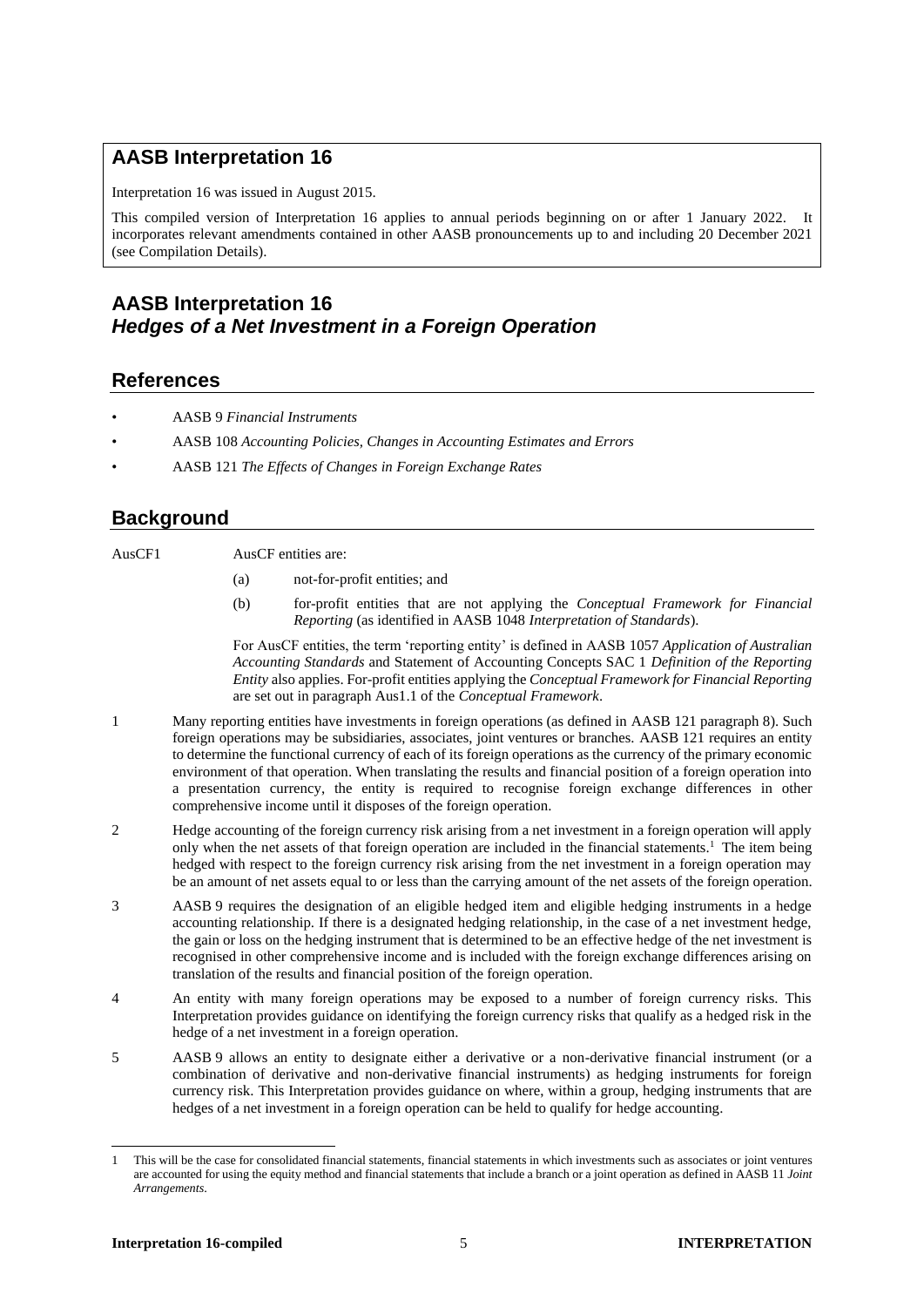6 AASB 121 and AASB 9 require cumulative amounts recognised in other comprehensive income relating to both the foreign exchange differences arising on translation of the results and financial position of the foreign operation and the gain or loss on the hedging instrument that is determined to be an effective hedge of the net investment to be reclassified from equity to profit or loss as a reclassification adjustment when the parent disposes of the foreign operation. This Interpretation provides guidance on how an entity should determine the amounts to be reclassified from equity to profit or loss for both the hedging instrument and the hedged item.

### **Scope**

- 7 This Interpretation applies to an entity that hedges the foreign currency risk arising from its net investments in foreign operations and wishes to qualify for hedge accounting in accordance with AASB 9. For convenience this Interpretation refers to such an entity as a parent entity and to the financial statements in which the net assets of foreign operations are included as consolidated financial statements. All references to a parent entity apply equally to an entity that has a net investment in a foreign operation that is a joint venture, an associate or a branch.
- 8 This Interpretation applies only to hedges of net investments in foreign operations; it should not be applied by analogy to other types of hedge accounting.

#### **Issues**

- 9 Investments in foreign operations may be held directly by a parent entity or indirectly by its subsidiary or subsidiaries. The issues addressed in this Interpretation are:
	- (a) *the nature of the hedged risk and the amount of the hedged item for which a hedging relationship may be designated:*
		- (i) whether the parent entity may designate as a hedged risk only the foreign exchange differences arising from a difference between the functional currencies of the parent entity and its foreign operation, or whether it may also designate as the hedged risk the foreign exchange differences arising from the difference between the presentation currency of the parent entity's consolidated financial statements and the functional currency of the foreign operation;
		- (ii) if the parent entity holds the foreign operation indirectly, whether the hedged risk may include only the foreign exchange differences arising from differences in functional currencies between the foreign operation and its immediate parent entity, or whether the hedged risk may also include any foreign exchange differences between the functional currency of the foreign operation and any intermediate or ultimate parent entity (ie whether the fact that the net investment in the foreign operation is held through an intermediate parent affects the economic risk to the ultimate parent).
	- (b) *where in a group the hedging instrument can be held:*
		- (i) whether a qualifying hedge accounting relationship can be established only if the entity hedging its net investment is a party to the hedging instrument or whether any entity in the group, regardless of its functional currency, can hold the hedging instrument;
		- (ii) whether the nature of the hedging instrument (derivative or non-derivative) or the method of consolidation affects the assessment of hedge effectiveness.
	- (c) *what amounts should be reclassified from equity to profit or loss as reclassification adjustments on disposal of the foreign operation:*
		- (i) when a foreign operation that was hedged is disposed of, what amounts from the parent entity's foreign currency translation reserve in respect of the hedging instrument and in respect of that foreign operation should be reclassified from equity to profit or loss in the parent entity's consolidated financial statements;
		- (ii) whether the method of consolidation affects the determination of the amounts to be reclassified from equity to profit or loss.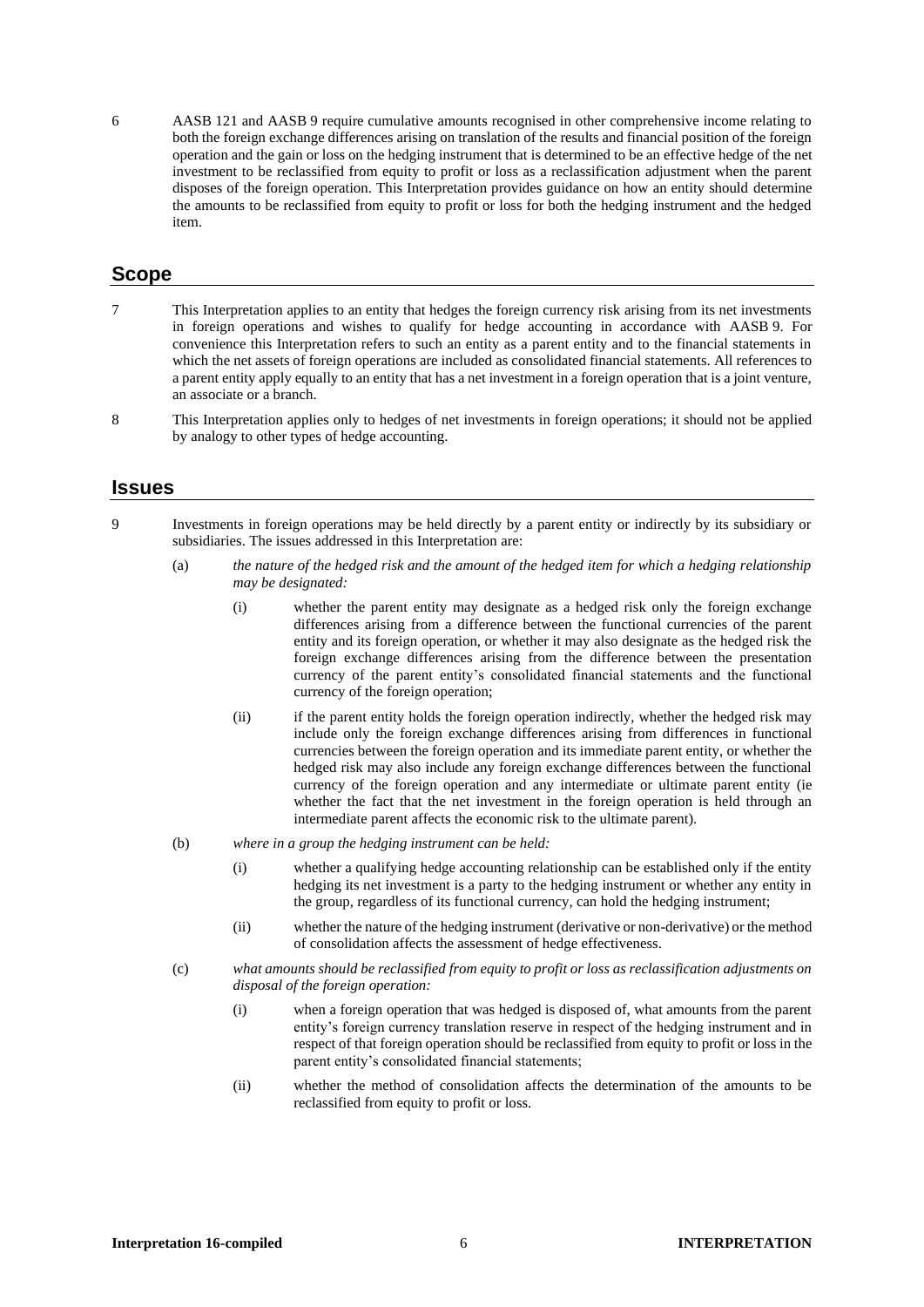### **Consensus**

### **Nature of the hedged risk and amount of the hedged item for which a hedging relationship may be designated**

- 10 Hedge accounting may be applied only to the foreign exchange differences arising between the functional currency of the foreign operation and the parent entity's functional currency.
- 11 In a hedge of the foreign currency risks arising from a net investment in a foreign operation, the hedged item can be an amount of net assets equal to or less than the carrying amount of the net assets of the foreign operation in the consolidated financial statements of the parent entity. The carrying amount of the net assets of a foreign operation that may be designated as the hedged item in the consolidated financial statements of a parent depends on whether any lower level parent of the foreign operation has applied hedge accounting for all or part of the net assets of that foreign operation and that accounting has been maintained in the parent's consolidated financial statements.
- 12 The hedged risk may be designated as the foreign currency exposure arising between the functional currency of the foreign operation and the functional currency of any parent entity (the immediate, intermediate or ultimate parent entity) of that foreign operation. The fact that the net investment is held through an intermediate parent does not affect the nature of the economic risk arising from the foreign currency exposure to the ultimate parent entity.
- 13 An exposure to foreign currency risk arising from a net investment in a foreign operation may qualify for hedge accounting only once in the consolidated financial statements. Therefore, if the same net assets of a foreign operation are hedged by more than one parent entity within the group (for example, both a direct and an indirect parent entity) for the same risk, only one hedging relationship will qualify for hedge accounting in the consolidated financial statements of the ultimate parent. A hedging relationship designated by one parent entity in its consolidated financial statements need not be maintained by another higher level parent entity. However, if it is not maintained by the higher level parent entity, the hedge accounting applied by the lower level parent must be reversed before the higher level parent's hedge accounting is recognised.

### **Where the hedging instrument can be held**

- 14 A derivative or a non-derivative instrument (or a combination of derivative and non-derivative instruments) may be designated as a hedging instrument in a hedge of a net investment in a foreign operation. The hedging instrument(s) may be held by any entity or entities within the group, as long as the designation, documentation and effectiveness requirements of AASB 9 paragraph 6.4.1 that relate to a net investment hedge are satisfied. In particular, the hedging strategy of the group should be clearly documented because of the possibility of different designations at different levels of the group.
- 15 For the purpose of assessing effectiveness, the change in value of the hedging instrument in respect of foreign exchange risk is computed by reference to the functional currency of the parent entity against whose functional currency the hedged risk is measured, in accordance with the hedge accounting documentation. Depending on where the hedging instrument is held, in the absence of hedge accounting the total change in value might be recognised in profit or loss, in other comprehensive income, or both. However, the assessment of effectiveness is not affected by whether the change in value of the hedging instrument is recognised in profit or loss or in other comprehensive income. As part of the application of hedge accounting, the total effective portion of the change is included in other comprehensive income. The assessment of effectiveness is not affected by whether the hedging instrument is a derivative or a non-derivative instrument or by the method of consolidation.

# **Disposal of a hedged foreign operation**

- 16 When a foreign operation that was hedged is disposed of, the amount reclassified to profit or loss as a reclassification adjustment from the foreign currency translation reserve in the consolidated financial statements of the parent in respect of the hedging instrument is the amount that AASB 9 paragraph 6.5.14 requires to be identified. That amount is the cumulative gain or loss on the hedging instrument that was determined to be an effective hedge.
- 17 The amount reclassified to profit or loss from the foreign currency translation reserve in the consolidated financial statements of a parent in respect of the net investment in that foreign operation in accordance with AASB 121 paragraph 48 is the amount included in that parent's foreign currency translation reserve in respect of that foreign operation. In the ultimate parent's consolidated financial statements, the aggregate net amount recognised in the foreign currency translation reserve in respect of all foreign operations is not affected by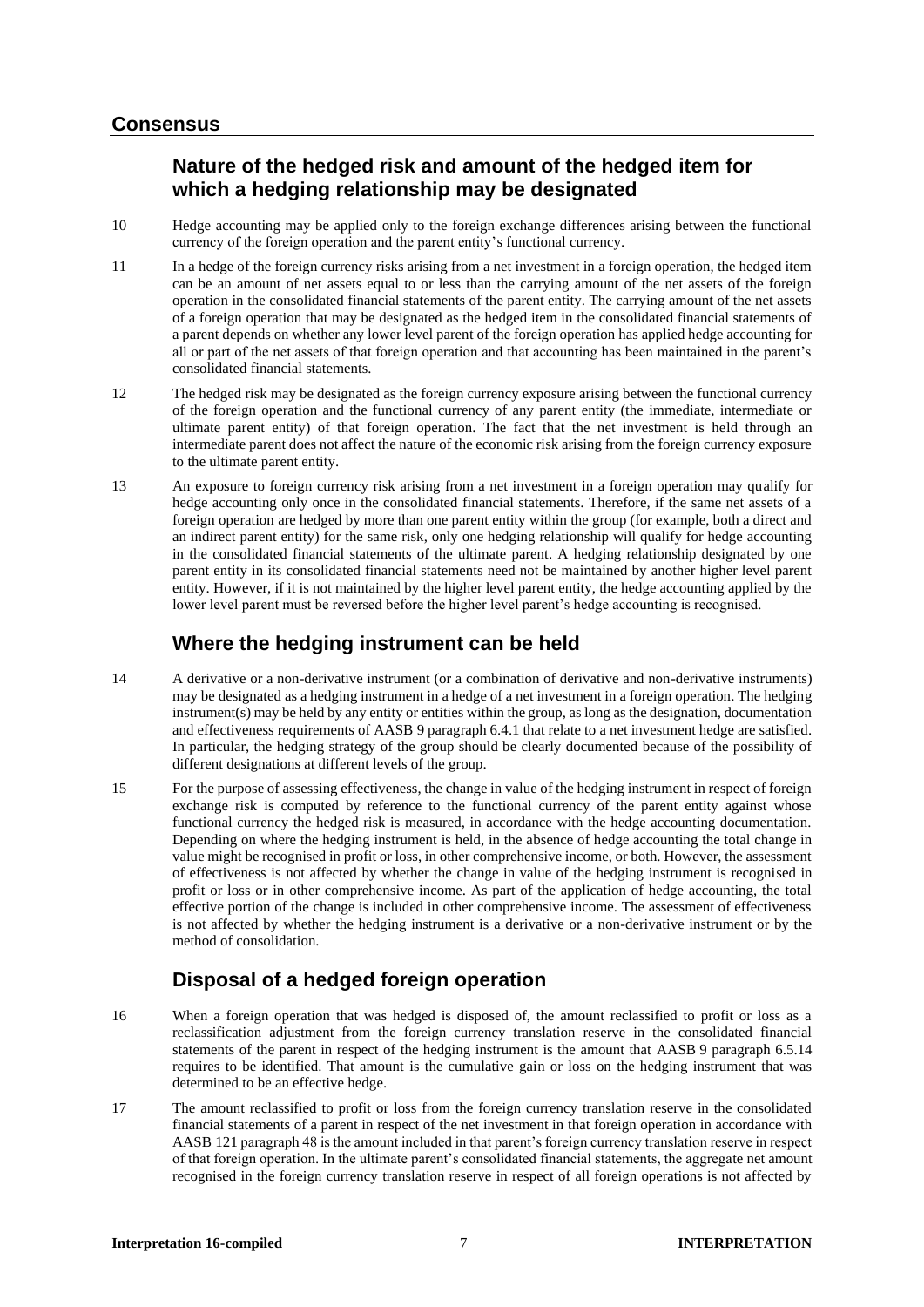the consolidation method. However, whether the ultimate parent uses the direct or the step-by-step method of consolidation<sup>2</sup> may affect the amount included in its foreign currency translation reserve in respect of an individual foreign operation. The use of the step-by-step method of consolidation may result in the reclassification to profit or loss of an amount different from that used to determine hedge effectiveness. This difference may be eliminated by determining the amount relating to that foreign operation that would have arisen if the direct method of consolidation had been used. Making this adjustment is not required by AASB 121. However, it is an accounting policy choice that should be followed consistently for all net investments.

#### **Effective date**

18 [Deleted by the AASB]

- Aus18.1 An entity shall apply this Interpretation for annual periods beginning on or after 1 January 2018. Earlier application is permitted for periods beginning after 24 July 2014 but before 1 January 2018. If an entity applies the Interpretation for a period beginning before 1 January 2018, it shall disclose that fact.
- 18A [Deleted]
- 18B AASB 2014-1 *Amendments to Australian Accounting Standards*, issued in June 2014, amended paragraphs 3, 5–7, 14, 16, AG1 and AG8(a) in the previous version of this Interpretation. Paragraph 18A, added by AASB 2014-1, was deleted by AASB 2014-7 *Amendments to Australian Accounting Standards arising from AASB 9 (December 2014)*. An entity shall apply those amendments when it applies AASB 9.

### **Transition**

- 19 AASB 108 specifies how an entity applies a change in accounting policy resulting from the initial application of an Interpretation. An entity is not required to comply with those requirements when first applying the Interpretation. If an entity had designated a hedging instrument as a hedge of a net investment but the hedge does not meet the conditions for hedge accounting in this Interpretation, the entity shall apply AASB 139 to discontinue that hedge accounting prospectively.
- Aus19.1 Paragraph 19 shall not be applied by an entity that has previously applied Interpretation 16, unless required to do so by a Standard or another Interpretation.

### **Withdrawal of AASB pronouncements**

Aus19.2 When applied or operative, this Interpretation supersedes Interpretation 16 *Hedges of a Net Investment in a Foreign Operation* issued in August 2008.

<sup>2</sup> The direct method is the method of consolidation in which the financial statements of the foreign operation are translated directly into the functional currency of the ultimate parent. The step-by-step method is the method of consolidation in which the financial statements of the foreign operation are first translated into the functional currency of any intermediate parent(s) and then translated into the functional currency of the ultimate parent (or the presentation currency if different).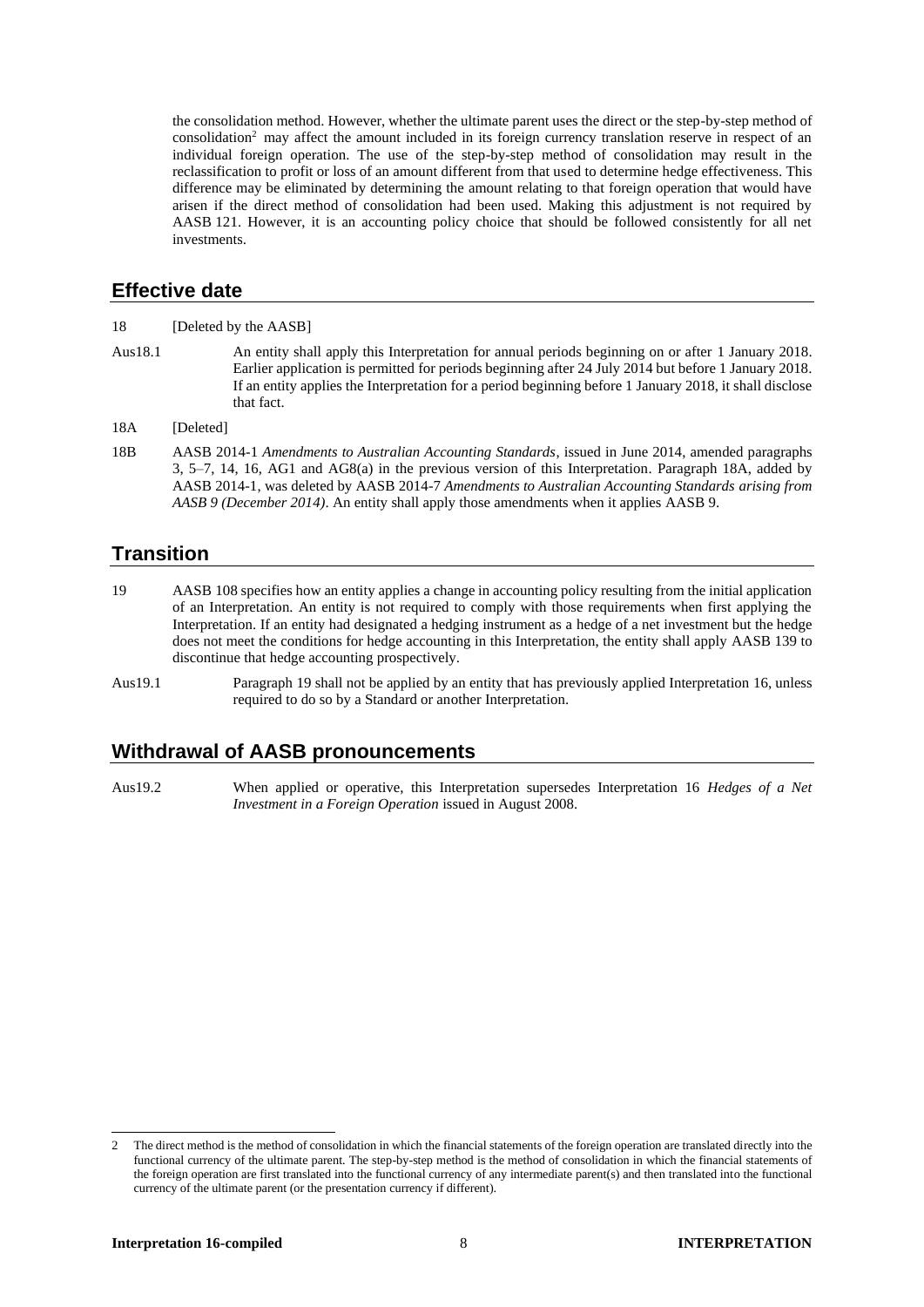# **Appendix Application guidance**

*This appendix is an integral part of the Interpretation.*

AG1 This appendix illustrates the application of the Interpretation using the corporate structure illustrated below. In all cases the hedging relationships described would be tested for effectiveness in accordance with AASB 9, although this testing is not discussed in this appendix. Parent, being the ultimate parent entity, presents its consolidated financial statements in its functional currency of euro (EUR). Each of the subsidiaries is wholly owned. Parent's £500 million net investment in Subsidiary B (functional currency pounds sterling (GBP)) includes the £159 million equivalent of Subsidiary B's US\$300 million net investment in Subsidiary C (functional currency US dollars (USD)). In other words, Subsidiary B's net assets other than its investment in Subsidiary C are £341 million.

### **Nature of hedged risk for which a hedging relationship may be designated (paragraphs 10–13)**

AG2 Parent can hedge its net investment in each of Subsidiaries A, B and C for the foreign exchange risk between their respective functional currencies (Japanese yen (JPY), pounds sterling and US dollars) and euro. In addition, Parent can hedge the USD/GBP foreign exchange risk between the functional currencies of Subsidiary B and Subsidiary C. In its consolidated financial statements, Subsidiary B can hedge its net investment in Subsidiary C for the foreign exchange risk between their functional currencies of US dollars and pounds sterling. In the following examples the designated risk is the spot foreign exchange risk because the hedging instruments are not derivatives. If the hedging instruments were forward contracts, Parent could designate the forward foreign exchange risk.



### **Amount of hedged item for which a hedging relationship may be designated (paragraphs 10–13)**

- AG3 Parent wishes to hedge the foreign exchange risk from its net investment in Subsidiary C. Assume that Subsidiary A has an external borrowing of US\$300 million. The net assets of Subsidiary A at the start of the reporting period are ¥400,000 million including the proceeds of the external borrowing of US\$300 million.
- AG4 The hedged item can be an amount of net assets equal to or less than the carrying amount of Parent's net investment in Subsidiary C (US\$300 million) in its consolidated financial statements. In its consolidated financial statements Parent can designate the US\$300 million external borrowing in Subsidiary A as a hedge of the EUR/USD spot foreign exchange risk associated with its net investment in the US\$300 million net assets of Subsidiary C. In this case, both the EUR/USD foreign exchange difference on the US\$300 million external borrowing in Subsidiary A and the EUR/USD foreign exchange difference on the US\$300 million net investment in Subsidiary C are included in the foreign currency translation reserve in Parent's consolidated financial statements after the application of hedge accounting.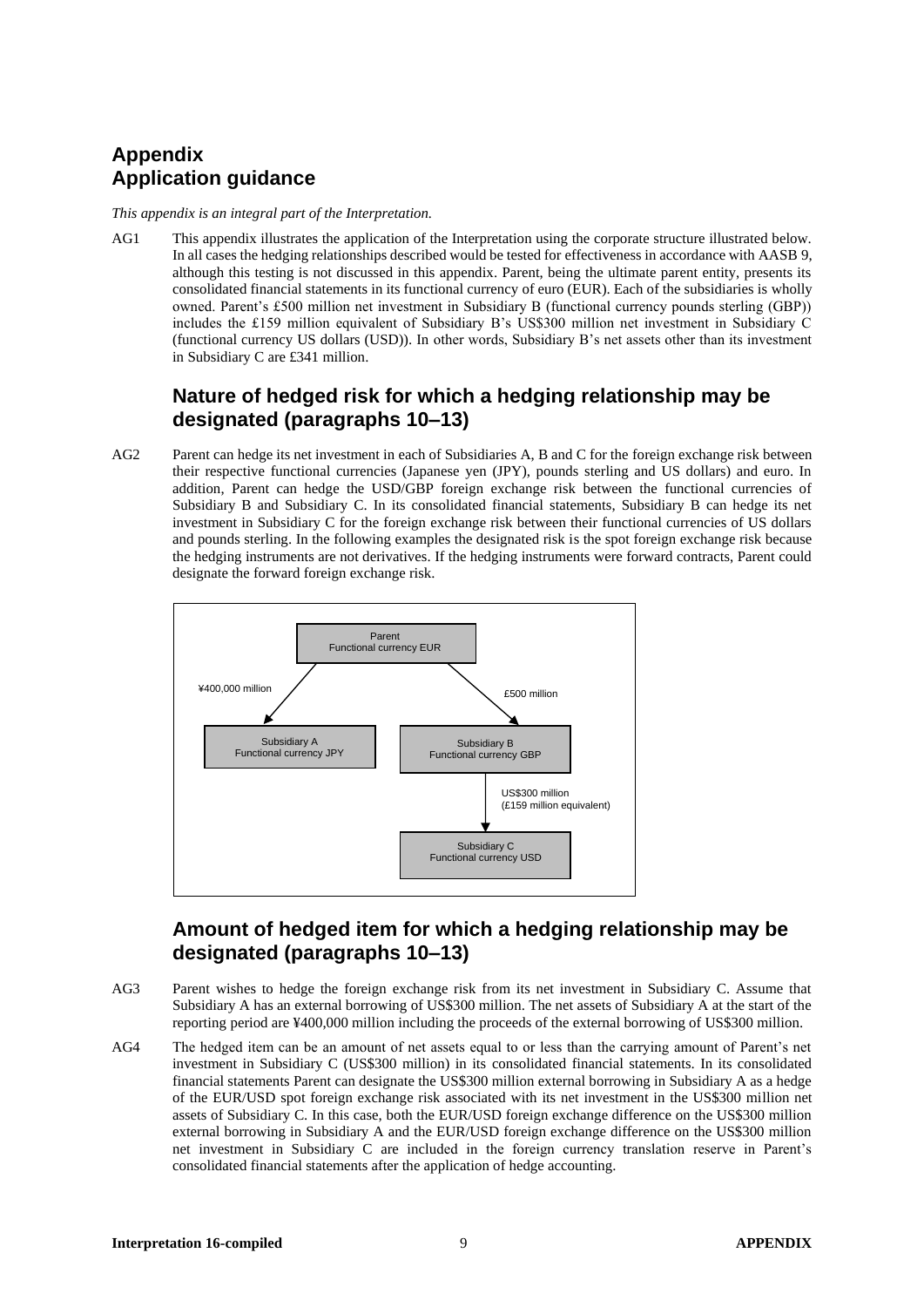- AG5 In the absence of hedge accounting, the total USD/EUR foreign exchange difference on the US\$300 million external borrowing in Subsidiary A would be recognised in Parent's consolidated financial statements as follows:
	- USD/JPY spot foreign exchange rate change, translated to euro, in profit or loss, and
	- JPY/EUR spot foreign exchange rate change in other comprehensive income.

Instead of the designation in paragraph AG4, in its consolidated financial statements Parent can designate the US\$300 million external borrowing in Subsidiary A as a hedge of the GBP/USD spot foreign exchange risk between Subsidiary C and Subsidiary B. In this case, the total USD/EUR foreign exchange difference on the US\$300 million external borrowing in Subsidiary A would instead be recognised in Parent's consolidated financial statements as follows:

- the GBP/USD spot foreign exchange rate change in the foreign currency translation reserve relating to Subsidiary C,
- GBP/JPY spot foreign exchange rate change, translated to euro, in profit or loss, and
- JPY/EUR spot foreign exchange rate change in other comprehensive income.
- AG6 Parent cannot designate the US\$300 million external borrowing in Subsidiary A as a hedge of both the EUR/USD spot foreign exchange risk and the GBP/USD spot foreign exchange risk in its consolidated financial statements. A single hedging instrument can hedge the same designated risk only once. Subsidiary B cannot apply hedge accounting in its consolidated financial statements because the hedging instrument is held outside the group comprising Subsidiary B and Subsidiary C.

### **Where in a group can the hedging instrument be held (paragraphs 14 and 15)?**

AG7 As noted in paragraph AG5, the total change in value in respect of foreign exchange risk of the US\$300 million external borrowing in Subsidiary A would be recorded in both profit or loss (USD/JPY spot risk) and other comprehensive income (EUR/JPY spot risk) in Parent's consolidated financial statements in the absence of hedge accounting. Both amounts are included for the purpose of assessing the effectiveness of the hedge designated in paragraph AG4 because the change in value of both the hedging instrument and the hedged item are computed by reference to the euro functional currency of Parent against the US dollar functional currency of Subsidiary C, in accordance with the hedge documentation. The method of consolidation (ie direct method or step-by-step method) does not affect the assessment of the effectiveness of the hedge.

### **Amounts reclassified to profit or loss on disposal of a foreign operation (paragraphs 16 and 17)**

- AG8 When Subsidiary C is disposed of, the amounts reclassified to profit or loss in Parent's consolidated financial statements from its foreign currency translation reserve (FCTR) are:
	- (a) in respect of the US\$300 million external borrowing of Subsidiary A, the amount that AASB 9 requires to be identified, ie the total change in value in respect of foreign exchange risk that was recognised in other comprehensive income as the effective portion of the hedge; and
	- (b) in respect of the US\$300 million net investment in Subsidiary C, the amount determined by the entity's consolidation method. If Parent uses the direct method, its FCTR in respect of Subsidiary C will be determined directly by the EUR/USD foreign exchange rate. If Parent uses the step-bystep method, its FCTR in respect of Subsidiary C will be determined by the FCTR recognised by Subsidiary B reflecting the GBP/USD foreign exchange rate, translated to Parent's functional currency using the EUR/GBP foreign exchange rate. Parent's use of the step-by-step method of consolidation in prior periods does not require it to or preclude it from determining the amount of FCTR to be reclassified when it disposes of Subsidiary C to be the amount that it would have recognised if it had always used the direct method, depending on its accounting policy.

### **Hedging more than one foreign operation (paragraphs 11, 13 and 15)**

AG9 The following examples illustrate that in the consolidated financial statements of Parent, the risk that can be hedged is always the risk between its functional currency (euro) and the functional currencies of Subsidiaries B and C. No matter how the hedges are designated, the maximum amounts that can be effective hedges to be included in the foreign currency translation reserve in Parent's consolidated financial statements when both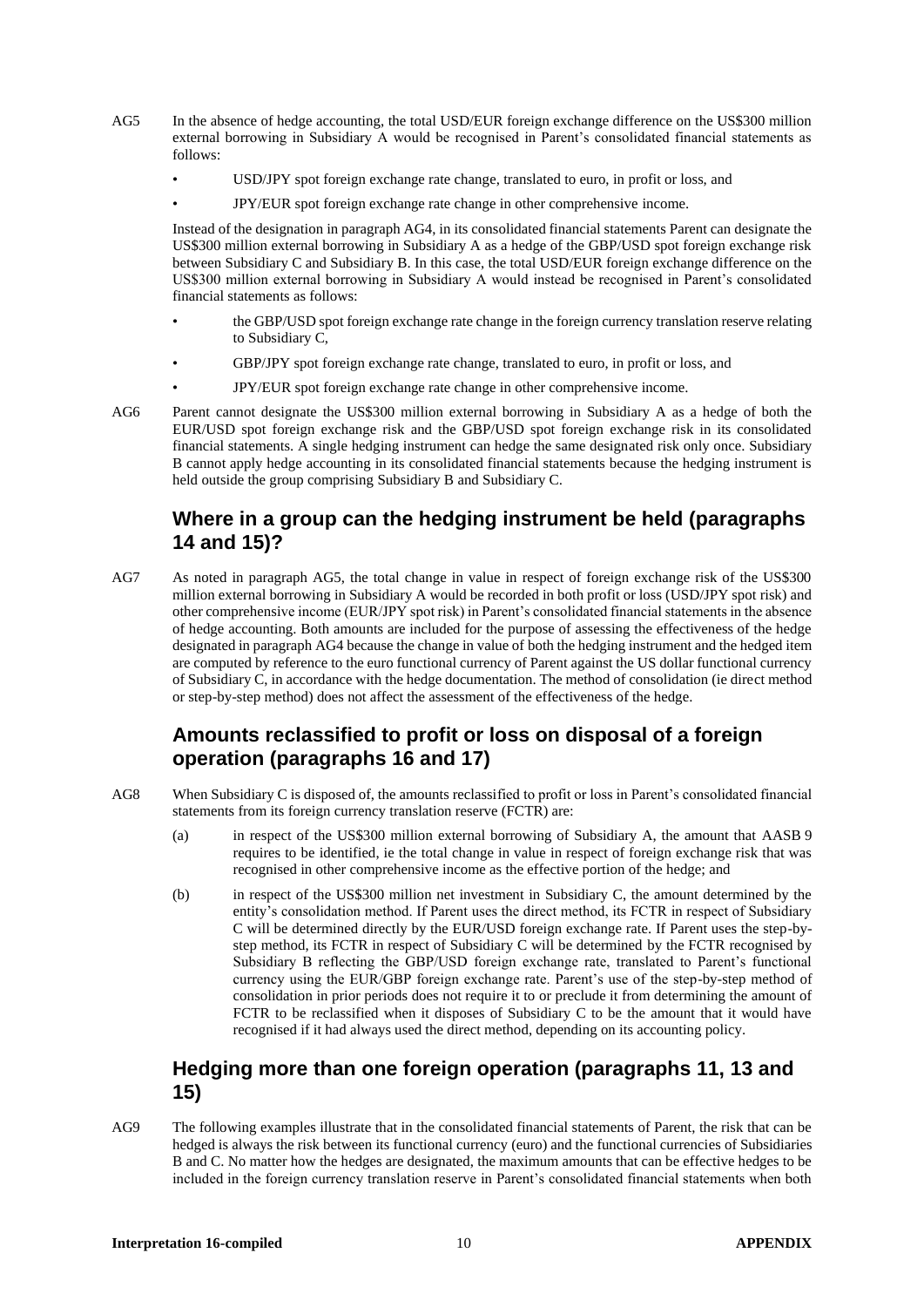foreign operations are hedged are US\$300 million for EUR/USD risk and £341 million for EUR/GBP risk. Other changes in value due to changes in foreign exchange rates are included in Parent's consolidated profit or loss. Of course, it would be possible for Parent to designate US\$300 million only for changes in the USD/GBP spot foreign exchange rate or £500 million only for changes in the GBP/EUR spot foreign exchange rate.

#### **Parent holds both USD and GBP hedging instruments**

- AG10 Parent may wish to hedge the foreign exchange risk in relation to its net investment in Subsidiary B as well as that in relation to Subsidiary C. Assume that Parent holds suitable hedging instruments denominated in US dollars and pounds sterling that it could designate as hedges of its net investments in Subsidiary B and Subsidiary C. The designations Parent can make in its consolidated financial statements include, but are not limited to, the following:
	- (a) US\$300 million hedging instrument designated as a hedge of the US\$300 million of net investment in Subsidiary C with the risk being the spot foreign exchange exposure (EUR/USD) between Parent and Subsidiary C and up to £341 million hedging instrument designated as a hedge of £341 million of the net investment in Subsidiary B with the risk being the spot foreign exchange exposure (EUR/GBP) between Parent and Subsidiary B.
	- (b) US\$300 million hedging instrument designated as a hedge of the US\$300 million of net investment in Subsidiary C with the risk being the spot foreign exchange exposure (GBP/USD) between Subsidiary B and Subsidiary C and up to £500 million hedging instrument designated as a hedge of £500 million of the net investment in Subsidiary B with the risk being the spot foreign exchange exposure (EUR/GBP) between Parent and Subsidiary B.
- AG11 The EUR/USD risk from Parent's net investment in Subsidiary C is a different risk from the EUR/GBP risk from Parent's net investment in Subsidiary B. However, in the case described in paragraph AG10(a), by its designation of the USD hedging instrument it holds, Parent has already fully hedged the EUR/USD risk from its net investment in Subsidiary C. If Parent also designated a GBP instrument it holds as a hedge of its £500 million net investment in Subsidiary B, £159 million of that net investment, representing the GBP equivalent of its USD net investment in Subsidiary C, would be hedged twice for GBP/EUR risk in Parent's consolidated financial statements.
- AG12 In the case described in paragraph AG10(b), if Parent designates the hedged risk as the spot foreign exchange exposure (GBP/USD) between Subsidiary B and Subsidiary C, only the GBP/USD part of the change in the value of its US\$300 million hedging instrument is included in Parent's foreign currency translation reserve relating to Subsidiary C. The remainder of the change (equivalent to the GBP/EUR change on £159 million) is included in Parent's consolidated profit or loss, as in paragraph AG5. Because the designation of the USD/GBP risk between Subsidiaries B and C does not include the GBP/EUR risk, Parent is also able to designate up to £500 million of its net investment in Subsidiary B with the risk being the spot foreign exchange exposure (GBP/EUR) between Parent and Subsidiary B.

#### **Subsidiary B holds the USD hedging instrument**

- AG13 Assume that Subsidiary B holds US\$300 million of external debt the proceeds of which were transferred to Parent by an inter-company loan denominated in pounds sterling. Because both its assets and liabilities increased by £159 million, Subsidiary B's net assets are unchanged. Subsidiary B could designate the external debt as a hedge of the GBP/USD risk of its net investment in Subsidiary C in its consolidated financial statements. Parent could maintain Subsidiary B's designation of that hedging instrument as a hedge of its US\$300 million net investment in Subsidiary C for the GBP/USD risk (see paragraph 13) and Parent could designate the GBP hedging instrument it holds as a hedge of its entire £500 million net investment in Subsidiary B. The first hedge, designated by Subsidiary B, would be assessed by reference to Subsidiary B's functional currency (pounds sterling) and the second hedge, designated by Parent, would be assessed by reference to Parent's functional currency (euro). In this case, only the GBP/USD risk from Parent's net investment in Subsidiary C has been hedged in Parent's consolidated financial statements by the USD hedging instrument, not the entire EUR/USD risk. Therefore, the entire EUR/GBP risk from Parent's £500 million net investment in Subsidiary B may be hedged in the consolidated financial statements of Parent.
- AG14 However, the accounting for Parent's £159 million loan payable to Subsidiary B must also be considered. If Parent's loan payable is not considered part of its net investment in Subsidiary B because it does not satisfy the conditions in AASB 121 paragraph 15, the GBP/EUR foreign exchange difference arising on translating it would be included in Parent's consolidated profit or loss. If the £159 million loan payable to Subsidiary B is considered part of Parent's net investment, that net investment would be only £341 million and the amount Parent could designate as the hedged item for GBP/EUR risk would be reduced from £500 million to £341 million accordingly.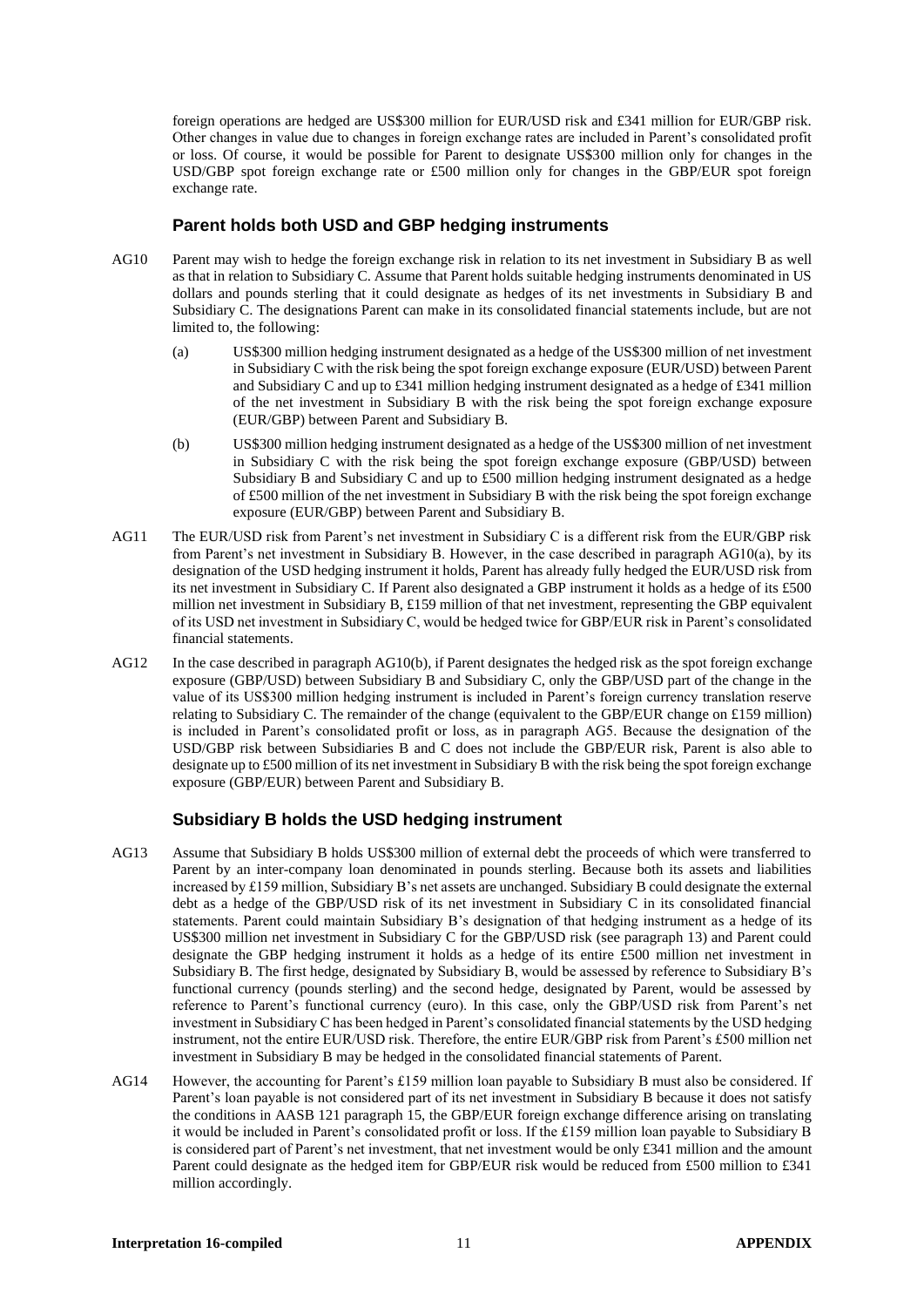AG15 If Parent reversed the hedging relationship designated by Subsidiary B, Parent could designate the US\$300 million external borrowing held by Subsidiary B as a hedge of its US\$300 million net investment in Subsidiary C for the EUR/USD risk and designate the GBP hedging instrument it holds itself as a hedge of only up to £341 million of the net investment in Subsidiary B. In this case the effectiveness of both hedges would be computed by reference to Parent's functional currency (euro). Consequently, both the USD/GBP change in value of the external borrowing held by Subsidiary B and the GBP/EUR change in value of Parent's loan payable to Subsidiary B (equivalent to USD/EUR in total) would be included in the foreign currency translation reserve in Parent's consolidated financial statements. Because Parent has already fully hedged the EUR/USD risk from its net investment in Subsidiary C, it can hedge only up to £341 million for the EUR/GBP risk of its net investment in Subsidiary B.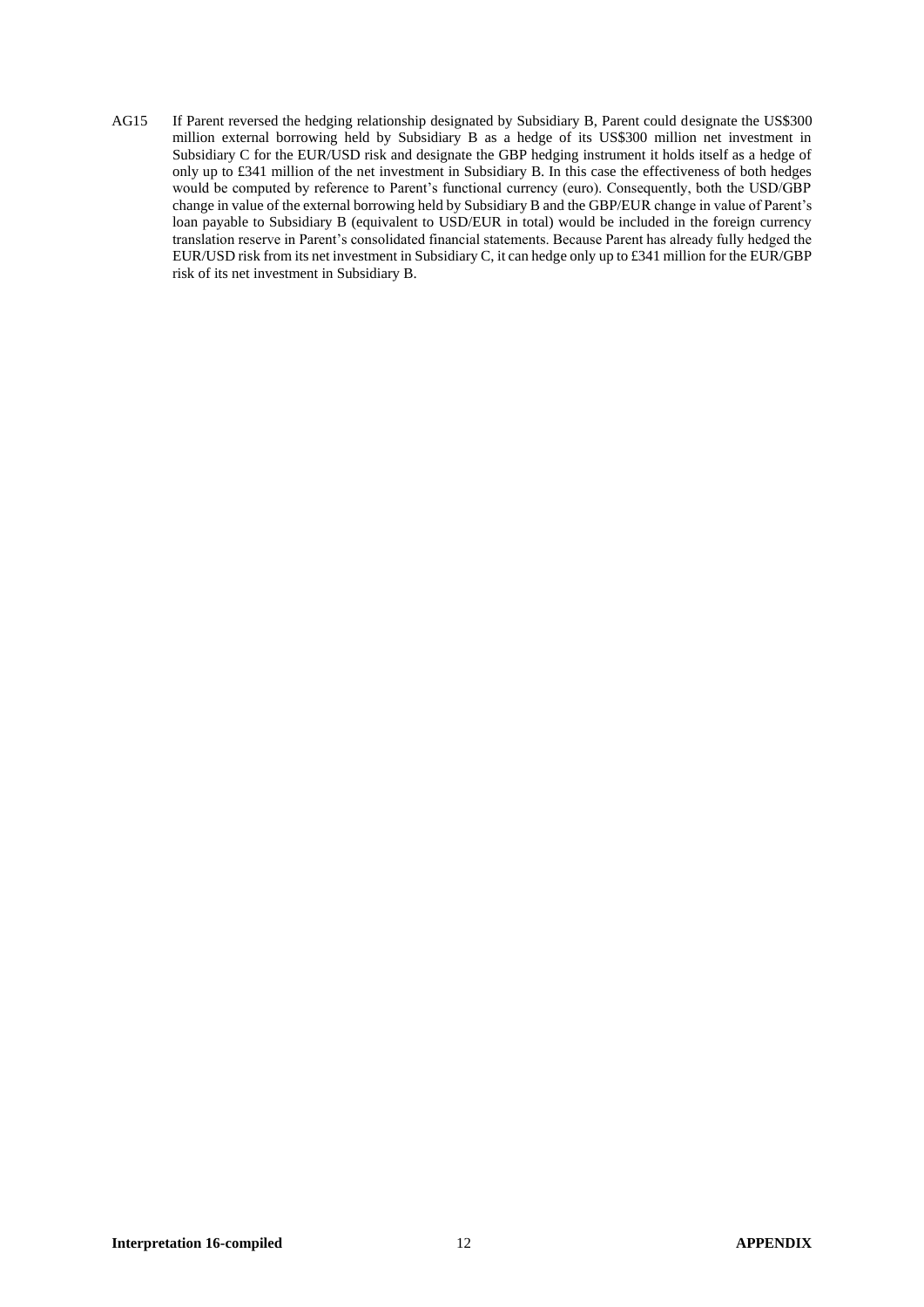### **Illustrative example**

*This example accompanies, but is not part of, AASB Interpretation 16.*

### **Disposal of a foreign operation (paragraphs 16 and 17)**

IE1 This example illustrates the application of paragraphs 16 and 17 in connection with the reclassification adjustment on the disposal of a foreign operation.

### **Background**

- IE2 This example assumes the group structure set out in the application guidance and that Parent used a USD borrowing in Subsidiary A to hedge the EUR/USD risk of the net investment in Subsidiary C in Parent's consolidated financial statements. Parent uses the step-by-step method of consolidation. Assume the hedge was fully effective and the full USD/EUR accumulated change in the value of the hedging instrument before disposal of Subsidiary C is €24 million (gain). This is matched exactly by the fall in value of the net investment in Subsidiary C, when measured against the functional currency of Parent (euro).
- IE3 If the direct method of consolidation is used, the fall in the value of Parent's net investment in Subsidiary C of €24 million would be reflected totally in the foreign currency translation reserve relating to Subsidiary C in Parent's consolidated financial statements. However, because Parent uses the step-by-step method, this fall in the net investment value in Subsidiary C of  $\epsilon$ 24 million would be reflected both in Subsidiary B's foreign currency translation reserve relating to Subsidiary C and in Parent's foreign currency translation reserve relating to Subsidiary B.
- IE4 The aggregate amount recognised in the foreign currency translation reserve in respect of Subsidiaries B and C is not affected by the consolidation method. Assume that using the direct method of consolidation, the foreign currency translation reserves for Subsidiaries B and C in Parent's consolidated financial statements are  $\epsilon$ 62 million gain and  $\epsilon$ 24 million loss respectively; using the step-by-step method of consolidation those amounts are  $\epsilon$ 49 million gain and  $\epsilon$ 11 million loss respectively.

# **Reclassification**

IE5 When the investment in Subsidiary C is disposed of, AASB 9 requires the full  $\epsilon$ 24 million gain on the hedging instrument to be reclassified to profit or loss. Using the step-by-step method, the amount to be reclassified to profit or loss in respect of the net investment in Subsidiary C would be only €11 million loss. Parent could adjust the foreign currency translation reserves of both Subsidiaries B and C by €13 million in order to match the amounts reclassified in respect of the hedging instrument and the net investment as would have been the case if the direct method of consolidation had been used, if that was its accounting policy. An entity that had not hedged its net investment could make the same reclassification.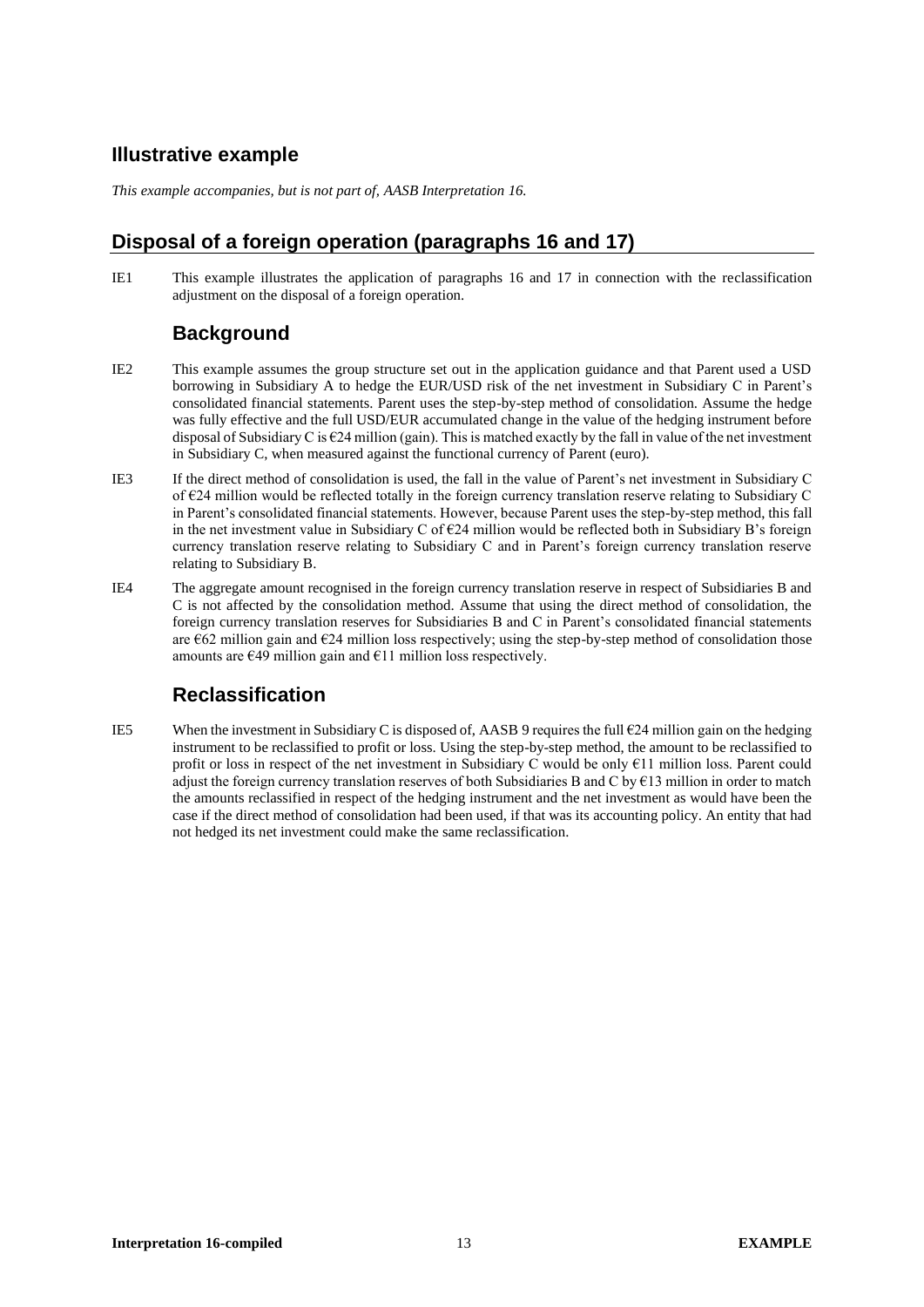# **Compilation details AASB Interpretation 16** *Hedges of a Net Investment in a Foreign Operation* **(as amended)**

This compiled Interpretation applies to annual periods beginning on or after 1 January 2022. It takes into account amendments up to and including 20 December 2021 and was prepared on 7 April 2022 by the staff of the Australian Accounting Standards Board (AASB).

This compilation is not a separate Interpretation issued by the AASB. Instead, it is a representation of Interpretation 16 (August 2015) as amended by other pronouncements, which are listed in the table below.

### **Table of pronouncements**

| Pronouncement     | <b>Month/date issued</b> | <b>Effective date</b><br>(annual periods<br>$\ldots$ on or after $\ldots$ ) | Application, saving or<br>transitional provisions |
|-------------------|--------------------------|-----------------------------------------------------------------------------|---------------------------------------------------|
| Interpretation 16 | Aug 2015                 | (beginning) 1 Jan 2018                                                      | see (a) below                                     |
| AASB 2019-1       | 21 May 2019              | (beginning) 1 Jan 2020                                                      | see (b) below                                     |
| AASB 2021-7       | 20 Dec 2021              | (beginning) 1 Jan 2022                                                      | see (c) below                                     |

(a) Entities may elect to apply this Interpretation to annual reporting periods beginning after 24 July 2014 but before 1 January 2018.

(b) Entities may elect to apply this Standard to annual periods beginning before 1 January 2020.

(c) Entities may elect to apply this Standard to annual periods beginning before 1 January 2022.

# **Table of amendments**

| <b>Paragraph affected</b> | <b>How affected</b> | By  [paragraph/page]  |
|---------------------------|---------------------|-----------------------|
| AusCF1                    | added               | AASB 2019-1 [page 33] |
| AG <sub>2</sub>           | amended             | AASB 2021-7 [53]      |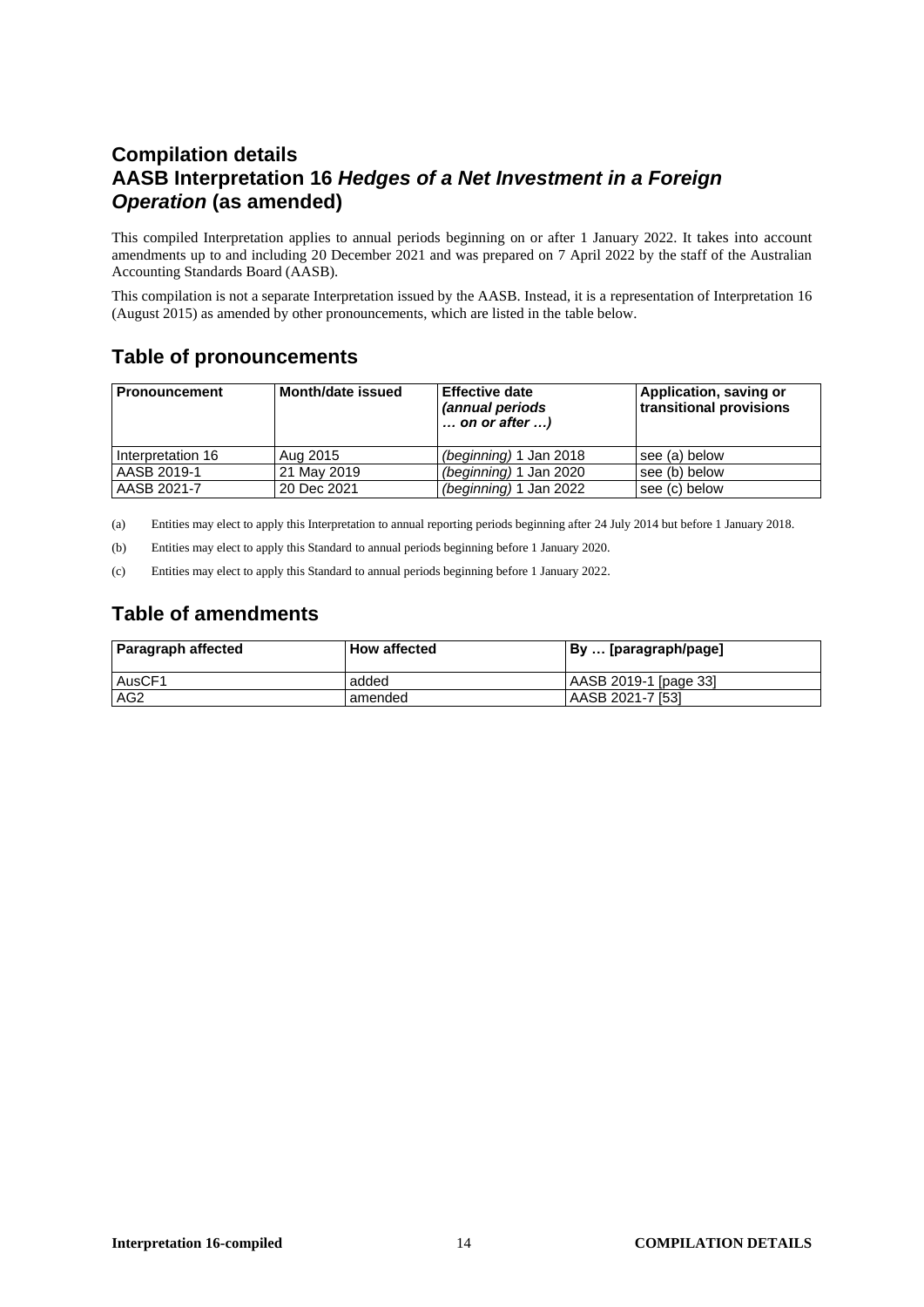### **Basis for Conclusions on IFRIC 16** *Hedges of a Net Investment in a Foreign Operation*

*This Basis for Conclusions accompanies, but is not part of, AASB Interpretation 16. An IFRIC Basis for Conclusions may be amended to reflect any additional requirements in the AASB Interpretation or AASB Accounting Standards.*

### **Introduction**

BC1 This Basis for Conclusions summarises the IFRIC's considerations in reaching its consensus. Individual IFRIC members gave greater weight to some factors than to others.

### **Background**

- BC2 The IFRIC was asked for guidance on accounting for the hedge of a net investment in a foreign operation in the consolidated financial statements. Interested parties had different views of the risks eligible for hedge accounting purposes. One issue is whether the risk arises from the foreign currency exposure to the functional currencies of the foreign operation and the parent entity, or whether it arises from the foreign currency exposure to the functional currency of the foreign operation and the presentation currency of the parent entity's consolidated financial statements.
- BC3 Concern was also raised about which entity within a group could hold a hedging instrument in a hedge of a net investment in a foreign operation and in particular whether the parent entity holding the net investment in a foreign operation must also hold the hedging instrument.
- BC4 Accordingly, the IFRIC decided to develop guidance on the accounting for a hedge of the foreign currency risk arising from a net investment in a foreign operation.
- BC5 The IFRIC published draft Interpretation D22 *Hedges of a Net Investment in a Foreign Operation* for public comment in July 2007 and received 45 comment letters in response to its proposals.

### **Consensus**

### **Hedged risk and hedged item**

#### **Functional currency versus presentation currency (paragraph 10)**

- BC6 The IFRIC received a submission suggesting that the method of consolidation can affect the determination of the hedged risk in a hedge of a net investment in a foreign operation. The submission noted that consolidation can be completed by either the direct method or the step-by-step method. In the direct method of consolidation, each entity within a group is consolidated directly into the ultimate parent entity's presentation currency when preparing the consolidated financial statements. In the step-by-step method, each intermediate parent entity prepares consolidated financial statements, which are then consolidated into its parent entity until the ultimate parent entity has prepared consolidated financial statements.
- BC7 The submission stated that if the direct method was required, the risk that qualifies for hedge accounting in a hedge of a net investment in a foreign operation would arise only from exposure between the functional currency of the foreign operation and the presentation currency of the group. This is because each foreign operation is translated only once into the presentation currency. In contrast, the submission stated that if the step-by-step method was required, the hedged risk that qualifies for hedge accounting is the risk between the functional currencies of the foreign operation and the immediate parent entity into which the entity was consolidated. This is because each foreign operation is consolidated directly into its immediate parent entity.
- BC8 In response to this, the IFRIC noted that IAS 21 *The Effects of Changes in Foreign Exchange Rates* does not specify a method of consolidation for foreign operations. Furthermore, paragraph BC18 of the Basis for Conclusions on IAS 21 states that the method of translating financial statements will result in the same amounts in the presentation currency regardless of whether the direct method or the step-by-step method is used. The IFRIC therefore concluded that the consolidation mechanism should not determine what risk qualifies for hedge accounting in the hedge of a net investment in a foreign operation.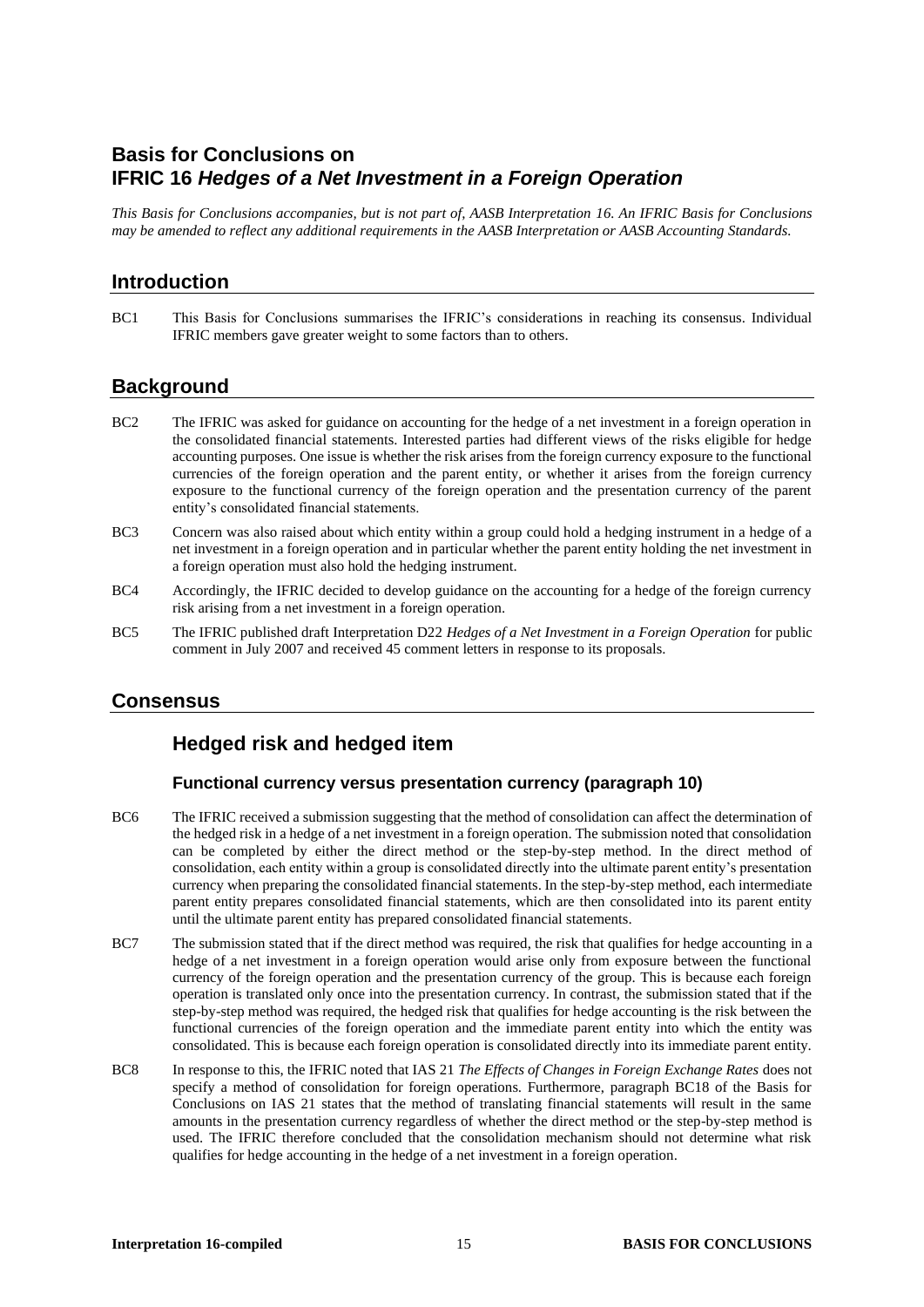- BC9 However, the IFRIC noted that its conclusion would not resolve the divergence of views on the foreign currency risk that may be designated as a hedge relationship in the hedge of a net investment in a foreign operation. The IFRIC therefore decided that an Interpretation was needed.
- BC10 The IFRIC considered whether the risk that qualifies for hedge accounting in a hedge of a net investment in a foreign operation arises from the exposure to the functional currency of the foreign operation in relation to the presentation currency of the group or the functional currency of the parent entity, or both.
- BC11 The answer to this question is important when the presentation currency of the group is different from an intermediate or ultimate parent entity's functional currency. If the presentation currency of the group and the functional currency of the parent entity are the same, the exchange rate being hedged would be identified as that between the parent entity's functional currency and the foreign operation's functional currency. No further translation adjustment would be required to prepare the consolidated financial statements. However, when the functional currency of the parent entity is different from the presentation currency of the group, a translation adjustment will be included in other comprehensive income to present the consolidated financial statements in a different presentation currency. The issue, therefore, is how to determine which foreign currency risk may be designated as the hedged risk in accordance with IAS 39 *Financial Instruments:*   $Recognition$  and  $Measurement<sup>1</sup>$  in the hedge of a net investment in a foreign operation.
- BC12 The IFRIC noted the following arguments for permitting hedge accounting for a hedge of the presentation currency:
	- (a) If the presentation currency of the group is different from the ultimate parent entity's functional currency, a difference arises on translation that is recognised in other comprehensive income. It is argued that a reason for allowing hedge accounting for a net investment in a foreign operation is to remove from the financial statements the fluctuations resulting from the translation to a presentation currency. If an entity is not allowed to use hedge accounting for the exposure to the presentation currency of the group when it is different from the functional currency of the parent entity, there is likely to be an amount included in other comprehensive income that cannot be offset by hedge accounting.
	- (b) IAS 21 requires an entity to reclassify from equity to profit or loss as a reclassification adjustment any foreign currency translation gains and losses included in other comprehensive income on disposal of a foreign operation. An amount in other comprehensive income arising from a different presentation currency is therefore included in the amount reclassified to profit or loss on disposal. The entity should be able to include the amount in a hedging relationship if at some stage it is recognised along with other reclassified translation amounts.
- BC13 The IFRIC noted the following arguments for allowing an entity to designate hedging relationships solely on the basis of differences between functional currencies:
	- (a) The functional currency of an entity is determined on the basis of the primary economic environment in which that entity operates (ie the environment in which it generates and expends cash). However, the presentation currency is an elective currency that can be changed at any time. To present amounts in a presentation currency is merely a numerical convention necessary for the preparation of financial statements that include a foreign operation. The presentation currency will have no economic effect on the parent entity. Indeed, a parent entity may choose to present financial statements in more than one presentation currency, but can have only one functional currency.
	- (b) IAS 39 requires a hedging relationship to be effective in offsetting changes in fair values or cash flows attributable to the hedged risk. A net investment in a foreign operation gives rise to an exposure to changes in exchange rate risk for a parent entity. An economic exchange rate risk arises only from an exposure between two or more functional currencies, not from a presentation currency.
- BC14 When comparing the arguments in paragraphs BC12 and BC13, the IFRIC concluded that the presentation currency does not create an exposure to which an entity may apply hedge accounting. The functional currency is determined on the basis of the primary economic environment in which the entity operates. Accordingly, functional currencies create an economic exposure to changes in cash flows or fair values; a presentation currency never will. No commentators on the draft Interpretation disagreed with the IFRIC's conclusion.

### **Eligible risk (paragraph 12)**

BC15 The IFRIC considered which entity's (or entities') functional currency may be used as a reference point for the hedged risk in a net investment hedge. Does the risk arise from the functional currency of:

<sup>1</sup> IFRS 9 *Financial Instruments* replaced the hedge accounting requirements in IAS 39. However, the requirements regarding hedges of a net investment in a foreign operation were retained from IAS 39 and relocated to IFRS 9.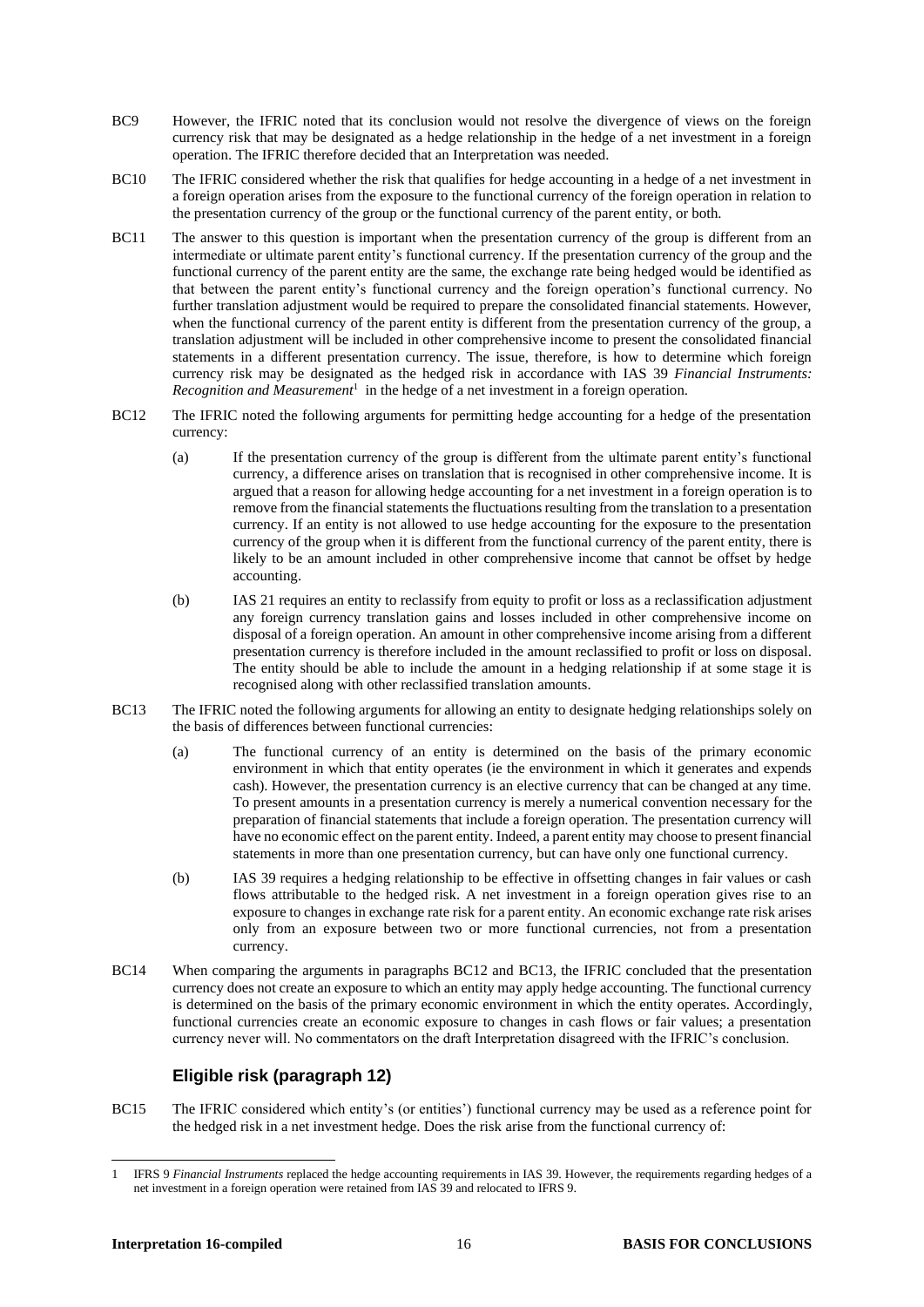- (a) the immediate parent entity that holds directly the foreign operation;
- (b) the ultimate parent entity that is preparing its financial statements; or
- (c) the immediate, an intermediate or the ultimate parent entity, depending on what risk that entity decides to hedge, as designated at the inception of the hedge?
- BC16 The IFRIC concluded that the risk from the exposure to a different functional currency arises for any parent entity whose functional currency is different from that of the identified foreign operation. The immediate parent entity is exposed to changes in the exchange rate of its directly held foreign operation's functional currency. However, indirectly every entity up the chain of entities to the ultimate parent entity is also exposed to changes in the exchange rate of the foreign operation's functional currency.
- BC17 Permitting only the ultimate parent entity to hedge its net investments would ignore the exposures arising on net investments in other parts of the entity. Conversely, permitting only the immediate parent entity to undertake a net investment hedge would imply that an indirect investment does not create a foreign currency exposure for that indirect parent entity.
- BC18 The IFRIC concluded that a group must identify which risk (ie the functional currency of which parent entity and of which net investment in a foreign operation) is being hedged. The specified parent entity, the hedged risk and hedging instrument should all be designated and documented at the inception of the hedge relationship. As a result of comments received on the draft Interpretation, the IFRIC decided to emphasise that this documentation should also include the entity's strategy in undertaking the hedge as required by IAS 39.

#### **Amount of hedged item that may be hedged (paragraphs 11 and 13)**

- BC19 In the draft Interpretation the IFRIC noted that, in financial statements that include a foreign operation, an entity cannot hedge the same risk more than once. This comment was intended to remind entities that IAS 39 does not permit multiple hedges of the same risk. Some respondents asked the IFRIC to clarify the situations in which the IFRIC considered that the same risk was being hedged more than once. In particular, the IFRIC was asked whether the same risk could be hedged by different entities within a group as long as the amount of risk being hedged was not duplicated.
- BC20 In its redeliberations, the IFRIC decided to clarify that the carrying amount of the net assets of a foreign operation that may be hedged in the consolidated financial statements of a parent depends on whether any lower level parent of the foreign operation has hedged all or part of the net assets of that foreign operation and that accounting has been maintained in the parent's consolidated financial statements. An intermediate parent entity can hedge some or all of the risk of its net investment in a foreign operation in its own consolidated financial statements. However, such hedges will not qualify for hedge accounting at the ultimate parent entity level if the ultimate parent entity has also hedged the same risk. Alternatively, if the risk has not been hedged by the ultimate parent entity or another intermediate parent entity, the hedge relationship that qualified in the immediate parent entity's consolidated financial statements will also qualify in the ultimate parent entity's consolidated financial statements.
- BC21 In its redeliberations, the IFRIC also decided to add guidance to the Interpretation to illustrate the importance of careful designation of the amount of the risk being hedged by each entity in the group.

### **Hedging instrument**

#### **Location of the hedging instrument (paragraph 14) and assessment of hedge effectiveness (paragraph 15)**

- BC22 The IFRIC discussed where in a group structure a hedging instrument may be held in a hedge of a net investment in a foreign operation. Guidance on the hedge of a net investment in a foreign operation was originally included in IAS 21. This guidance was moved to IAS 39 to ensure that the hedge accounting guidance included in paragraph 88 of IAS 39 would also apply to the hedges of net investments in foreign operations.
- BC23 The IFRIC concluded that any entity within the group, other than the foreign operation being hedged, may hold the hedging instrument, as long as the hedging instrument is effective in offsetting the risk arising from the exposure to the functional currency of the foreign operation and the functional currency of the specified parent entity. The functional currency of the entity holding the instrument is irrelevant in determining effectiveness.
- BC24 The IFRIC concluded that the foreign operation being hedged could not hold the hedging instrument because that instrument would be part of, and denominated in the same currency as, the net investment it was intended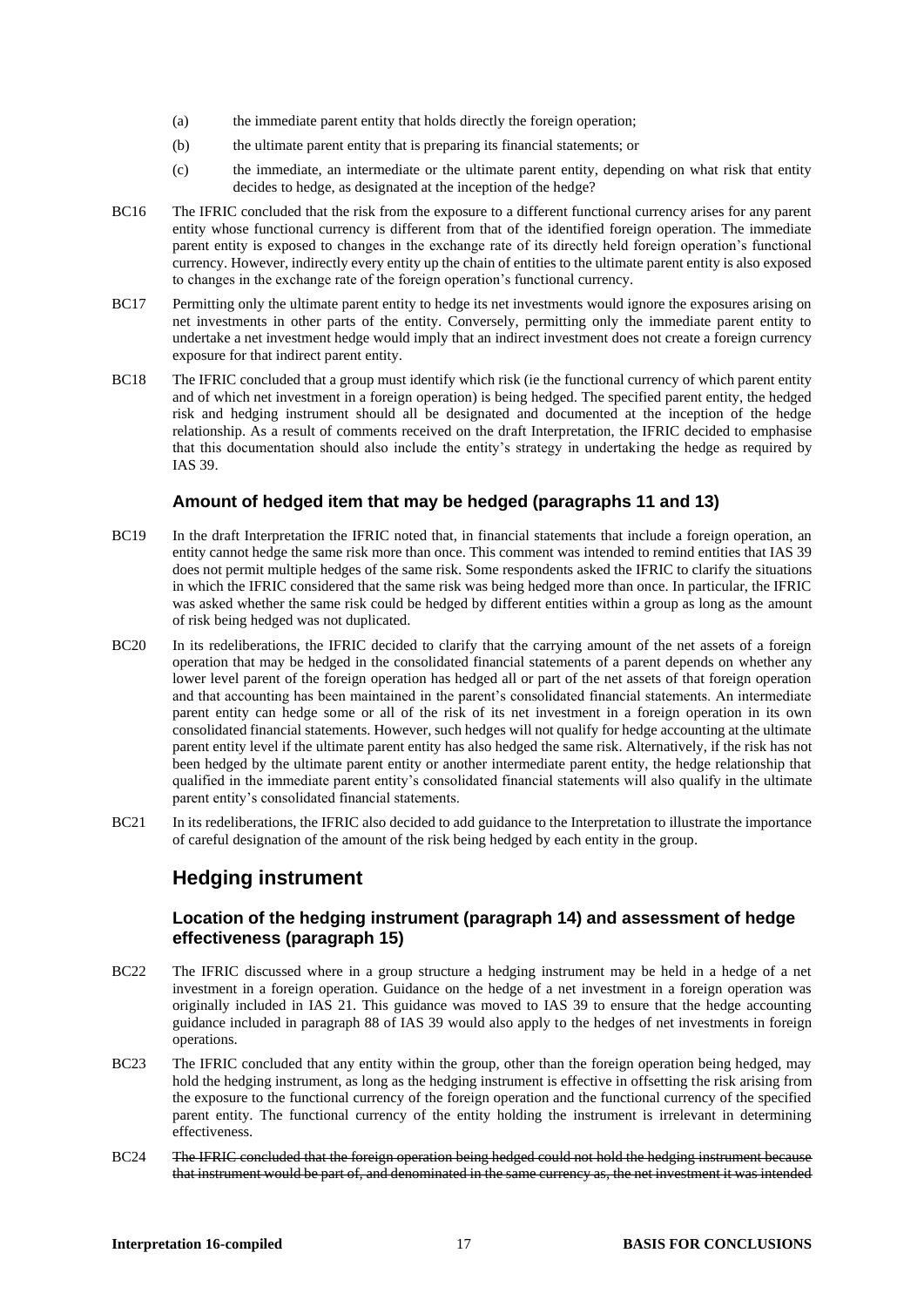to hedge. In this circumstance, hedge accounting is unnecessary. The foreign exchange differences between the parent's functional currency and both the hedging instrument and the functional currency of the net investment will automatically be included in the group's foreign currency translation reserve as part of the consolidation process. The balance of the discussion in this Basis for Conclusions does not repeat this restriction.<sup>2</sup>

- BC24A Paragraph 14 of IFRIC 16 originally stated that the hedging instrument could not be held by the foreign operation whose net investment was being hedged. The restriction was included in draft Interpretation D22 (from which IFRIC 16 was developed) and attracted little comment from respondents. As originally explained in paragraph BC24, the IFRIC concluded, as part of its redeliberations, that the restriction was appropriate because the foreign exchange differences between the parent's functional currency and both the hedging instrument and the functional currency of the net investment would automatically be included in the group's foreign currency translation reserve as part of the consolidation process.
- BC24B After IFRIC 16 was issued, it was brought to the attention of the International Accounting Standards Board that this conclusion was not correct. Without hedge accounting, part of the foreign exchange difference arising from the hedging instrument would be included in consolidated profit or loss. Therefore, in *Improvements to IFRSs* issued in April 2009, the Board amended paragraph 14 of IFRIC 16 to remove the restriction on the entity that can hold hedging instruments and deleted paragraph BC24
- BC24C Some respondents to the exposure draft *Post-implementation Revisions to IFRIC Interpretations* (ED/2009/1) agreed that a parent entity should be able to use a derivative held by the foreign operation being hedged as a hedge of the net investment in that foreign operation. However, those respondents recommended that the amendment should apply only to derivative instruments held by the foreign operation being hedged. They asserted that a non-derivative financial instrument would be an effective hedge of the net investment only if it were issued by the foreign operation in its own functional currency and this would have no foreign currency impact on the profit or loss of the consolidated group. Consequently, they thought that the rationale described in paragraph BC24B to support the amendment did not apply to non-derivative instruments.
- BC24D In its redeliberations, the Board confirmed its previous decision that the amendment should not be restricted to derivative instruments. The Board noted that paragraphs AG13–AG15 of IFRIC 16 illustrate that a nonderivative instrument held by the foreign operation does not need to be considered to be part of the parent's net investment. As a result, even if it is denominated in the foreign operation's functional currency a nonderivative instrument could still affect the profit or loss of the consolidated group. Consequently, although it could be argued that the amendment was not required to permit non-derivative instruments to be designated as hedges, the Board decided that the proposal should not be changed.
- BC25 The IFRIC also concluded that to apply the conclusion in paragraph BC23 when determining the effectiveness of a hedging instrument in the hedge of a net investment, an entity computes the gain or loss on the hedging instrument by reference to the functional currency of the parent entity against whose functional currency the hedged risk is measured, in accordance with the hedge documentation. This is the same regardless of the type of hedging instrument used. This ensures that the effectiveness of the instrument is determined on the basis of changes in fair value or cash flows of the hedging instrument, compared with the changes in the net investment as documented. Thus, any effectiveness test is not dependent on the functional currency of the entity holding the instrument. In other words, the fact that some of the change in the hedging instrument is recognised in profit or loss by one entity within the group and some is recognised in other comprehensive income by another does not affect the assessment of hedge effectiveness.
- BC26 In the draft Interpretation the IFRIC noted Question F.2.14 in the guidance on implementing IAS 39, on the location of the hedging instrument, and considered whether that guidance could be applied by analogy to a net investment hedge. The answer to Question F.2.14 concludes:

IAS 39 does not require that the operating unit that is exposed to the risk being hedged be a party to the hedging instrument.

This was the only basis for the IFRIC's conclusion regarding which entity could hold the hedging instrument provided in the draft Interpretation. Some respondents argued that the Interpretation should not refer to implementation guidance as the sole basis for an important conclusion.<sup>3</sup>

- BC27 In its redeliberations, the IFRIC considered both the International Accounting Standards Board's amendment to IAS 21 in 2005 and the objective of hedging a net investment described in IAS 39 in addition to the guidance on implementing IAS 39.
- BC28 In 2005 the Board was asked to clarify which entity is the reporting entity in IAS 21 and therefore what instruments could be considered part of a reporting entity's net investment in a foreign operation. In particular, constituents questioned whether a monetary item must be transacted between the foreign operation and the

<sup>2</sup> Paragraph BC24 was deleted and paragraphs BC24A–BC24D and paragraph BC40A added as a consequence of *Improvements to IFRSs* issued in April 2009.

<sup>3</sup> IFRS 9 replaced IAS 39.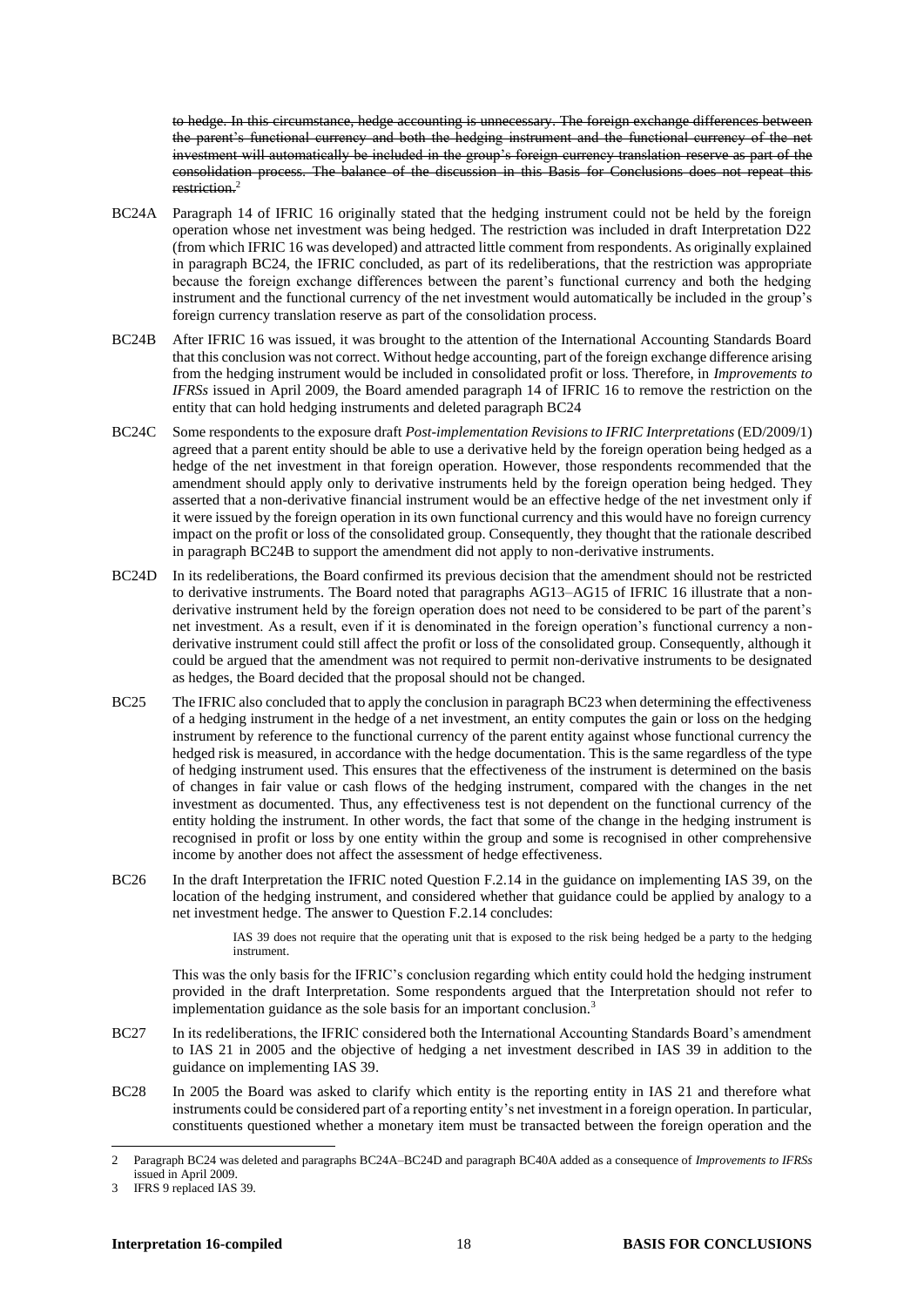reporting entity to be considered part of the net investment in accordance with IAS 21 paragraph 15, or whether it could be transacted between the foreign operation and any member of the consolidated group.

BC29 In response the Board added IAS 21 paragraph 15A to clarify that 'The entity that has a monetary item receivable from or payable to a foreign operation described in paragraph 15 may be any subsidiary of the group.' The Board explained its reasons for the amendment in paragraph BC25D of the Basis for Conclusions:

> The Board concluded that the accounting treatment in the consolidated financial statements should not be dependent on the currency in which the monetary item is denominated, nor on which entity within the group conducts the transaction with the foreign operation.

In other words, the Board concluded that the relevant reporting entity is the group rather than the individual entity and that the net investment must be viewed from the perspective of the group. It follows, therefore, that the group's net investment in any foreign operation, and its foreign currency exposure, can be determined only at the relevant parent entity level. The IFRIC similarly concluded that the fact that the net investment is held through an intermediate entity does not affect the economic risk.

- BC30 Consistently with the Board's conclusion with respect to monetary items that are part of *the net investment*, the IFRIC concluded that monetary items (or derivatives) that are *hedging instruments* in a hedge of a net investment may be held by any entity within the group and the functional currency of the entity holding the monetary items can be different from those of either the parent or the foreign operation. The IFRIC, like the Board, agreed with constituents who noted that a hedging item denominated in a currency that is not the functional currency of the entity holding it does not expose the group to a greater foreign currency exchange difference than arises when the instrument is denominated in that functional currency.
- BC31 The IFRIC noted that its conclusions that the hedging instrument can be held by any entity in the group and that the foreign currency is determined at the relevant parent entity level have implications for the designation of hedged risks. As illustrated in paragraph AG5 of the application guidance, these conclusions make it possible for an entity to designate a hedged risk that is not apparent in the currencies of the hedged item or the foreign operation. This possibility is unique to hedges of net investments. Consequently, the IFRIC specified that the conclusions in the Interpretation should not be applied by analogy to other types of hedge accounting.
- BC32 The IFRIC also noted that the objective of hedge accounting as set out in IAS 39 is to achieve offsetting changes in the values of the *hedging instrument* and of the *net investment* attributable to the hedged risk. Changes in foreign currency rates affect the value of the entire *net investment* in a foreign operation, not only the portion IAS 21 requires to be recognised in profit or loss in the absence of hedge accounting but also the portion recognised in other comprehensive income in the parent's consolidated financial statements. As noted in paragraph BC25, it is the total change in the hedging instrument as result of a change in the foreign currency rate with respect to the parent entity against whose functional currency the hedged risk is measured that is relevant, not the component of comprehensive income in which it is recognised.

### **Reclassification from other comprehensive income to profit or loss (paragraphs 16 and 17)**

- BC33 In response to requests from some respondents for clarification, the IFRIC discussed what amounts from the parent entity's foreign currency translation reserve in respect of both the hedging instrument and the foreign operation should be recognised in profit or loss in the parent entity's consolidated financial statements when the parent disposes of a foreign operation that was hedged. The IFRIC noted that the amounts to be reclassified from equity to profit or loss as reclassification adjustments on the disposition are:
	- (a) the cumulative amount of gain or loss on a hedging instrument determined to be an effective hedge that has been reflected in other comprehensive income (IAS 39 paragraph 102), and
	- (b) the cumulative amount reflected in the foreign currency translation reserve in respect of that foreign operation (IAS 21 paragraph 48).
- BC34 The IFRIC noted that when an entity hedges a net investment in a foreign operation, IAS 39 requires it to identify the cumulative amount included in the group's foreign currency translation reserve as a result of applying hedge accounting, ie the amount determined to be an effective hedge. Therefore, the IFRIC concluded that when a foreign operation that was hedged is disposed of, the amount reclassified to profit or loss from the foreign currency translation reserve in respect of the hedging instrument in the consolidated financial statements of the parent should be the amount that IAS 39 requires to be identified.

# **Effect of consolidation method**

BC35 Some respondents to the draft Interpretation argued that the method of consolidation creates a difference in the amounts included in the ultimate parent entity's foreign currency translation reserve for individual foreign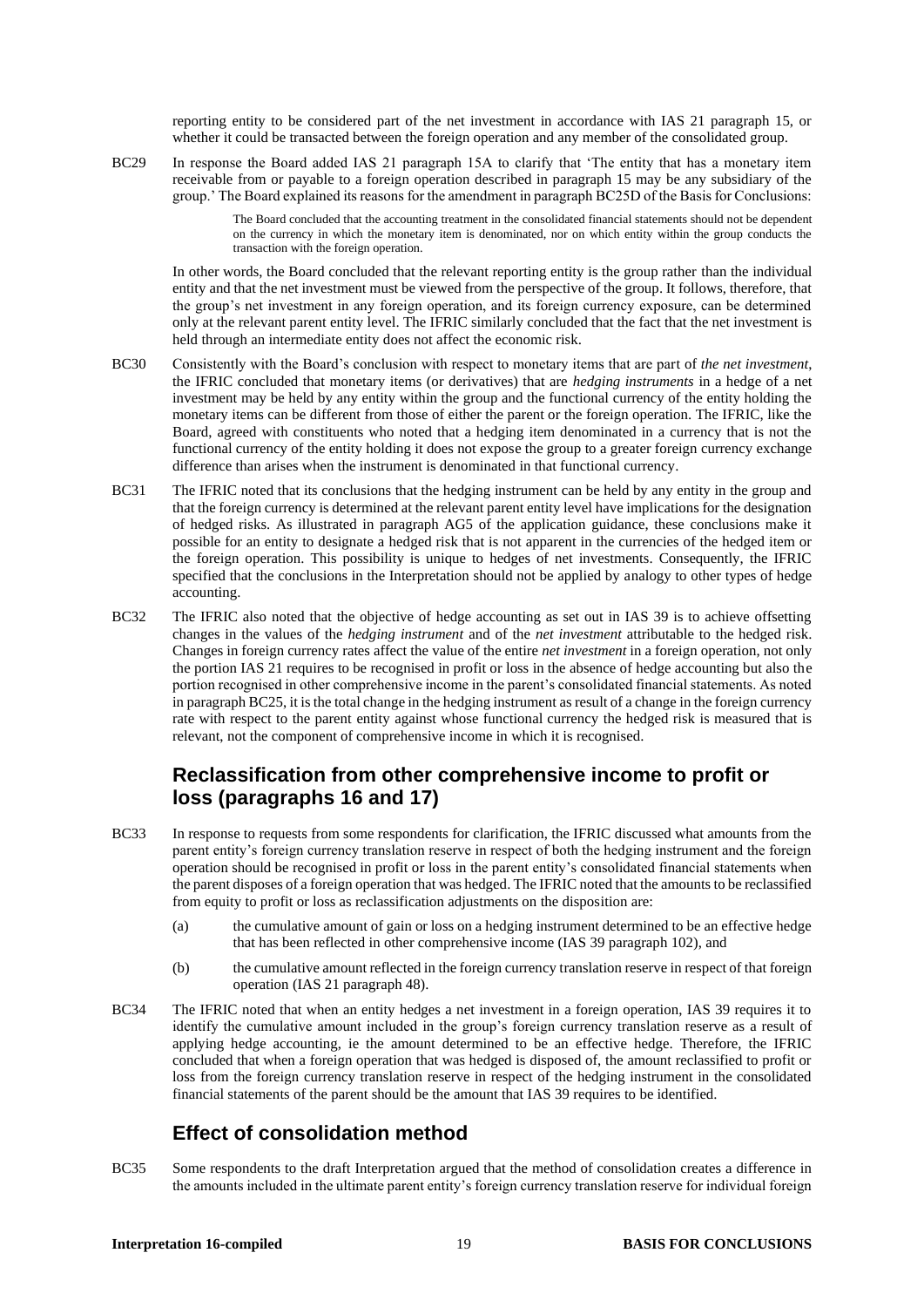operations that are held through intermediate parents. These respondents noted that this difference may become evident only when the ultimate parent entity disposes of a second tier subsidiary (ie an indirect subsidiary).

- BC36 The difference becomes apparent in the determination of the amount of the foreign currency translation reserve that is subsequently reclassified to profit or loss. An ultimate parent entity using the direct method of consolidation would reclassify the cumulative foreign currency translation reserve that arose between its functional currency and that of the foreign operation. An ultimate parent entity using the step-by-step method of consolidation might reclassify the cumulative foreign currency translation reserve reflected in the financial statements of the intermediate parent, ie the amount that arose between the functional currency of the foreign operation and that of the intermediate parent, translated into the functional currency of the ultimate parent.
- BC37 In its redeliberations, the IFRIC noted that the use of the step-by-step method of consolidation does create such a difference for an *individual* foreign operation although the aggregate net amount of foreign currency translation reserve for all the foreign operations is the same under either method of consolidation. At the same time, the IFRIC noted that the method of consolidation *should not* create such a difference for an individual foreign operation, on the basis of its conclusion that the economic risk is determined in relation to the ultimate parent's functional currency.
- BC38 The IFRIC noted that the amount of foreign currency translation reserve for an individual foreign operation determined by the direct method of consolidation reflects the economic risk between the functional currency of the foreign operation and that of the ultimate parent (if the parent's functional and presentation currencies are the same). However, the IFRIC noted that IAS 21 does not require an entity to use this method or to make adjustments to produce the same result. The IFRIC also noted that a parent entity is not precluded from determining the amount of the foreign currency translation reserve in respect of a foreign operation it has disposed of as if the direct method of consolidation had been used in order to reclassify the appropriate amount to profit or loss. However, it also noted that making such an adjustment on the disposal of a foreign operation is an accounting policy choice and should be followed consistently for the disposal of all net investments.
- BC39 The IFRIC noted that this issue arises when the net investment disposed of was not hedged and therefore is not strictly within the scope of the Interpretation. However, because it was a topic of considerable confusion and debate, the IFRIC decided to include a brief example illustrating its conclusions.

### **Transition (paragraph 19)**

BC40 In response to respondents' comments, the IFRIC clarified the Interpretation's transitional requirements. The IFRIC decided that entities should apply the conclusions in this Interpretation to existing hedging relationships on adoption and cease hedge accounting for those that no longer qualify. However, previous hedge accounting is not affected. This is similar to the transition requirements in IFRS 1 *First-time Adoption of International Financial Reporting Standards* paragraph 30,<sup>4</sup> for relationships accounted for as hedges under previous GAAP.

### **Effective date of amended paragraph 14**

BC40A The Board amended paragraph 14 in April 2009. In ED/2009/01 the Board proposed that the amendment should be effective for annual periods beginning on or after 1 October 2008, at the same time as IFRIC 16. Respondents to the exposure draft were concerned that permitting application before the amendment was issued might imply that an entity could designate hedge relationships retrospectively, contrary to the requirements of IAS 39. Consequently, the Board decided that an entity should apply the amendment to paragraph 14 made in April 2009 for annual periods beginning on or after 1 July 2009. The Board also decided to permit early application but noted that early application is possible only if the designation, documentation and effectiveness requirements of paragraph 88 of IAS 39 and of IFRIC 16 are satisfied at the application date.

### **Summary of main changes from the draft Interpretation**

- BC41 The main changes from the IFRIC's proposals are as follows:
	- (a) Paragraph 11 clarifies that the carrying amount of the net assets of a foreign operation that may be hedged in the consolidated financial statements of a parent depends on whether any lower level parent of the foreign operation has hedged all or part of the net assets of that foreign operation and that accounting has been maintained in the parent's consolidated financial statements.

<sup>4</sup> Paragraph B6 in the revised version of IFRS 1 issued in November 2008.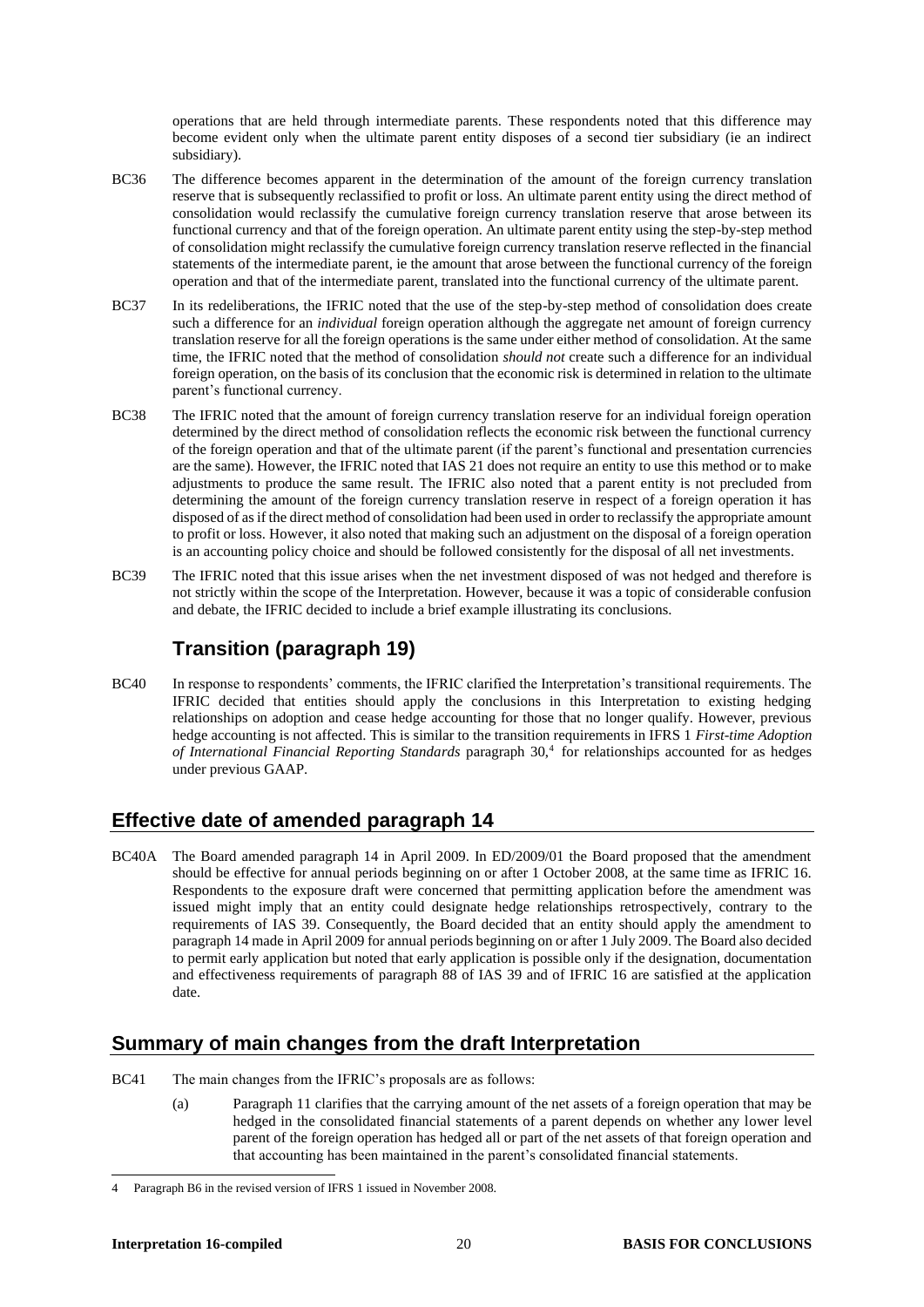- (b) Paragraph 15 clarifies that the assessment of effectiveness is not affected by whether the hedging instrument is a derivative or a non-derivative instrument or by the method of consolidation.
- (c) Paragraphs 16 and 17 and the illustrative example clarify what amounts should be reclassified from equity to profit or loss as reclassification adjustments on disposal of the foreign operation.
- (d) Paragraph 19 clarifies transitional requirements.
- (e) The appendix of application guidance was added to the Interpretation. Illustrative examples accompanying the draft Interpretation were removed.
- (f) The Basis for Conclusions was changed to set out more clearly the reasons for the IFRIC's conclusions.